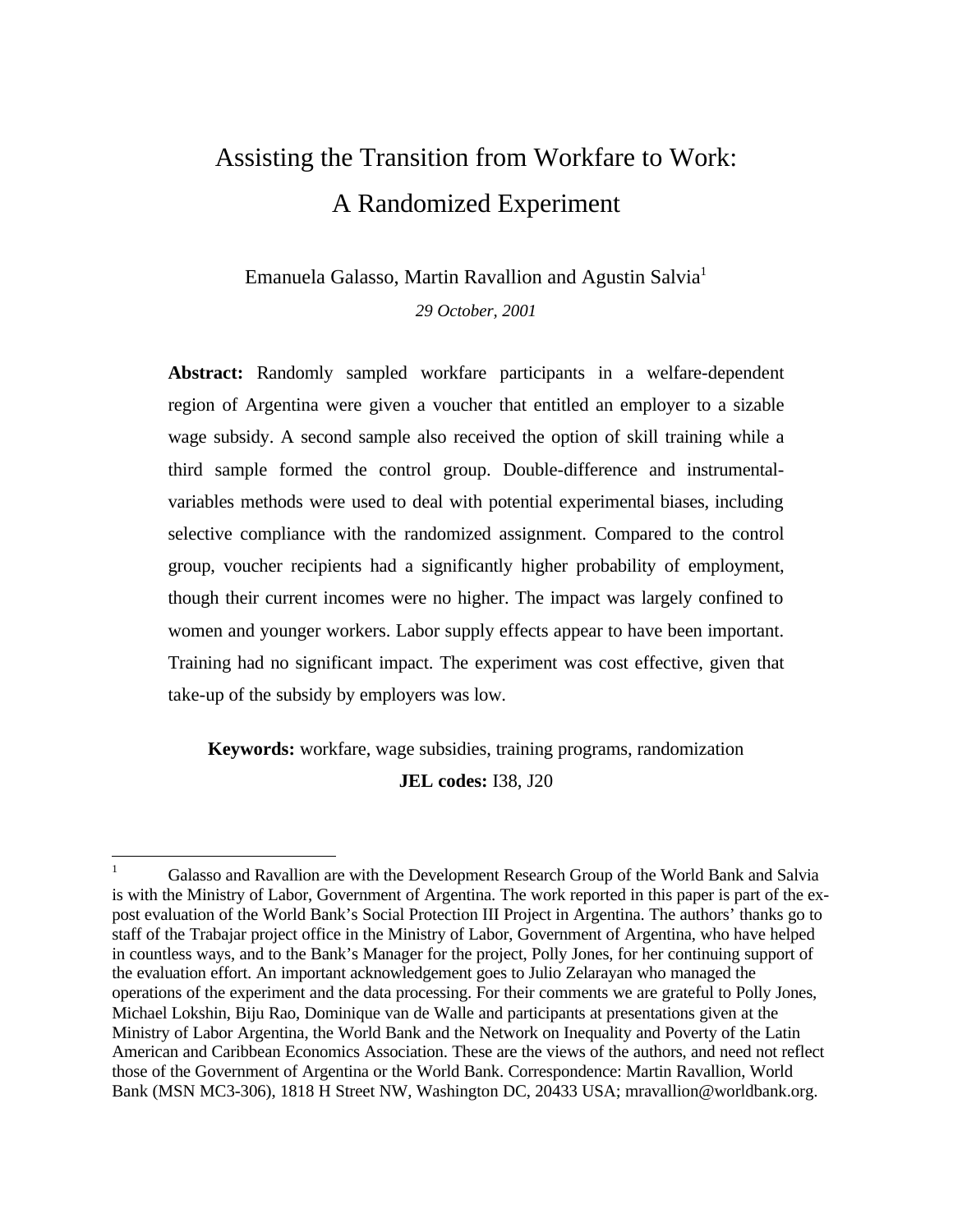#### **I. Introduction**

Wage subsidies and training programs are often used by governments to help get ablebodied adults off the unemployment or workfare rolls into regular jobs. While there is some evidence that both interventions can help in the transition to regular work, results have varied greatly according to the setting and the method used to assess impact.<sup>2</sup> It has proved difficult to get robust estimates of impact using non-experimental methods.<sup>3</sup>

This paper reports on the "Proempleo Experiment" in Argentina in 1998-2000. This was motivated by concerns about welfare dependency in "company towns" that had seen heavy retrenchments by their principal employer. The main form of welfare assistance provided to such towns in Argentina (as in most developing countries) is temporary work, at a relatively low wage, oriented to social infrastructure or community services. In the study towns, the heavy dependence on such workfare programs emerged in the wake of the privatization of the public oil refinery and subsequent sharp contraction in employment. Workfare participants in these towns may well need assistance in getting regular employment in the private sector. Wage subsidies and/or training programs seem obvious responses. But will they work, and at what cost?

The Proempleo Experiment was designed to assess the efficacy of providing a wage subsidy and specialized training in assisting the transition from workfare to regular work. The

 $\overline{2}$ <sup>2</sup> An overview of the arguments for and against wage subsidies can be found in Katz (1996), and impact assessments can be found in Burtless (1985), Woodbury and Spiegelman (1987) and Dubin and Rivers (1993). The theory and evidence on training programs are reviewed by Heckman et al. (1999), and empirical studies include Lalonde (1986), Heckman et al., (1997), Dehejia and Wahba (1999) and Smith and Todd (2001).

A classic study by Lalonde (1986) found large biases in non-experimental methods when compared to a randomized evaluation of a US training program. On the same data set, Dehejia and Wahba (1999) found that propensity-score matching achieved a good approximation — much better than the non-experimental methods studied by Lalonde. However (again using the same data set), Smith and Todd (2000) question this finding, arguing that Dehejia and Wahba's PSM estimates are sensitive to choices made in sample selection and model specification.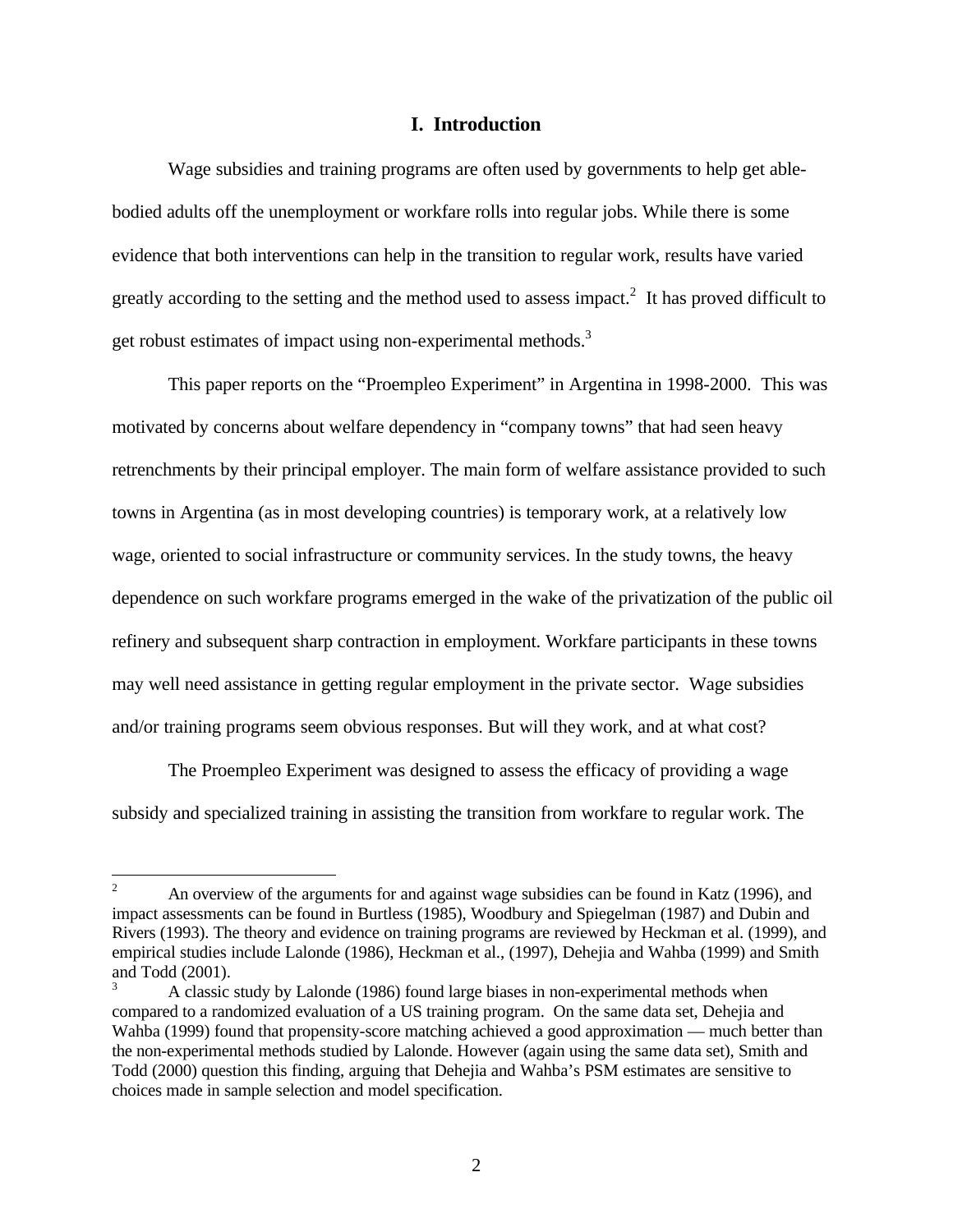wage subsidy and training were provided to a random sample of workfare participants. At the time the sample frame was formed, all participants in the experiment were registered on workfare programs, mainly Argentina's "Trabajar" program. The design features of this program assured that it was well targeted. The wage rate on the program is deliberately set at a low level.<sup>4</sup> Taking account of foregone income from participation, 80% of participants coming from the poorest quintile nationally on the basis of estimated pre-intervention income per person (Jalan and Ravallion, 2001). Thus the Proempleo Experiment was implicitly targeted to lowwage workers who tended to come from poor families.

Under the experiment, one random sample received a voucher that entitled a privatesector employer to a wage subsidy that covered part of the total wages paid to the employee. A second sample was offered limited training as well. A third random sample formed the control group. After a baseline survey, there was a series of follow-up surveys spanning 18 months. We compare employment and incomes over time across these three samples. To our knowledge this is the first time that a randomized experiment has been done to assess options for promoting the private-sector employment of workfare participants, and it is one of only a handful of randomized evaluations of active labor market programs (ALMP's) more generally.

The following section discusses evaluation methods for ALMPs. We then describe the setting for our study (section III) and provide an overview of the data (section IV). The results are then presented in detail in section V, while section VI offers some interpretations. Section VII concludes.

<u>.</u>

<sup>4</sup> Earnings data from the October 2000 Permanent Household Survey for Argentina indicate that 95% of workers in full-time jobs (35 hours or more per week) earner more than the prevailing wage rate on the Trabajar program.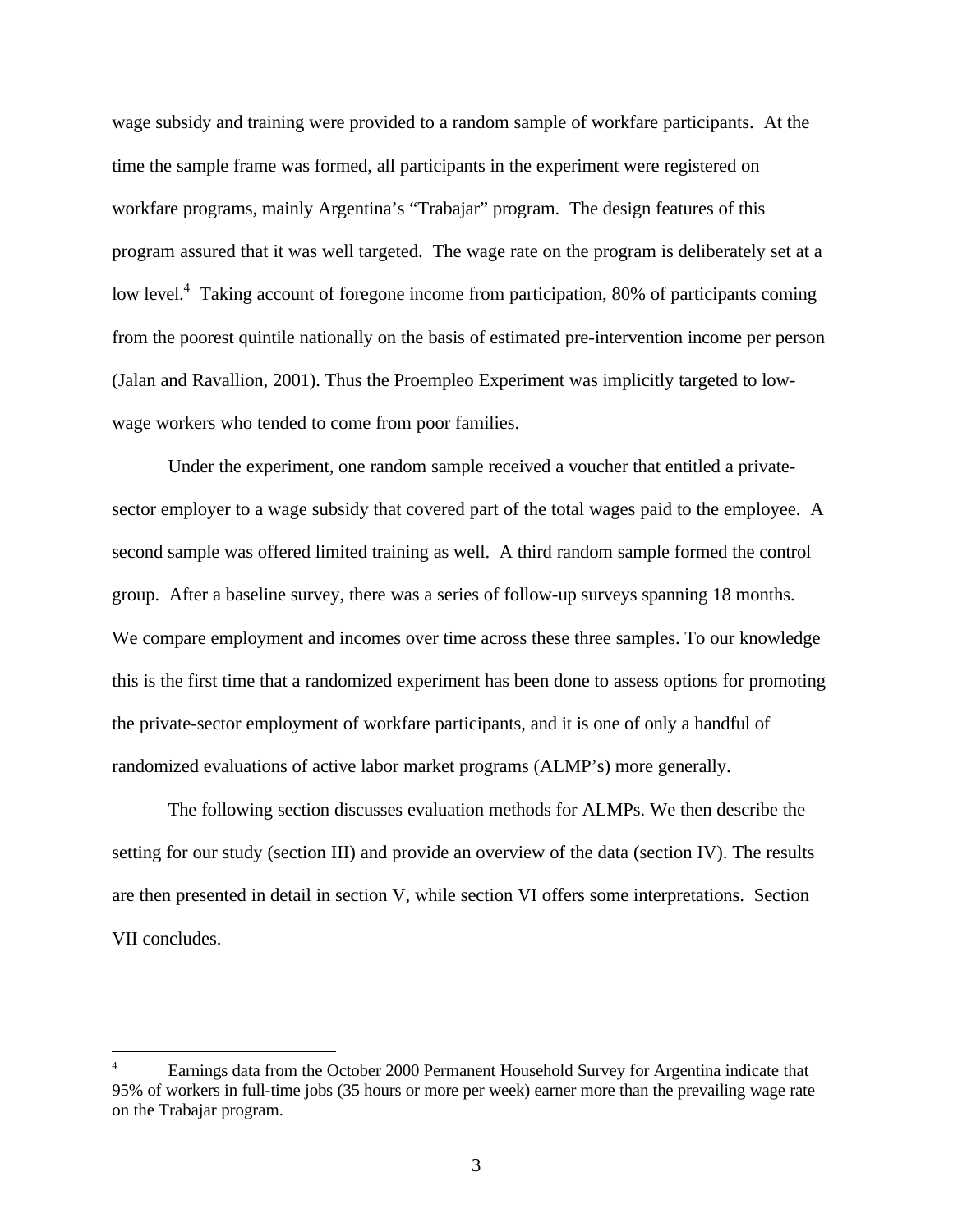#### **II. Evaluation methods for active labor market programs**

There can be no presumption that either a targeted wage subsidy or a training program will have any impact on the employment prospects of the unemployed or those on workfare programs. The literature points to a number of reasons why public expenditures on such interventions could be largely or wholly wasted. Take the case of a wage subsidy. There are possible substitution effects, whereby an employer simply replaces a current worker with a subsidized worker, and deadweight losses arising from the possibility that the worker would have been employed either way (Katz, 1996; Bell et al., 1999). Similar arguments can be made about training programs.

In the light of these uncertainties about impact, there have been a number of attempts to assess how much active labor market programs help the transition to regular employment and raise the incomes of poor or otherwise disadvantaged groups. Most evaluations have been plagued by concerns over non-random assignment. Selective placement (through individual choice or purposive targeting) means that data on non-participants amongst those eligible does not reveal well the likely circumstances of participants in the absence of the program.

Various methods of dealing with this problem can be found in the literature. One possibility is to assess the counter factual using a control group of non-participants matched on observable characteristics or some scalar aggregate of those characteristics, such as the propensity score (following Rosenbaum and Rubin, 1983). An alternative approach is to use an instrumental-variables estimator, in which the instrumental variable (IV) identifies the exogenous variation in participation. Naturally these non-experimental methods require assumptions to make up for the missing data on outcomes in the absence of the intervention. Matching on the basis of propensity scores requires the conditional independence (sometimes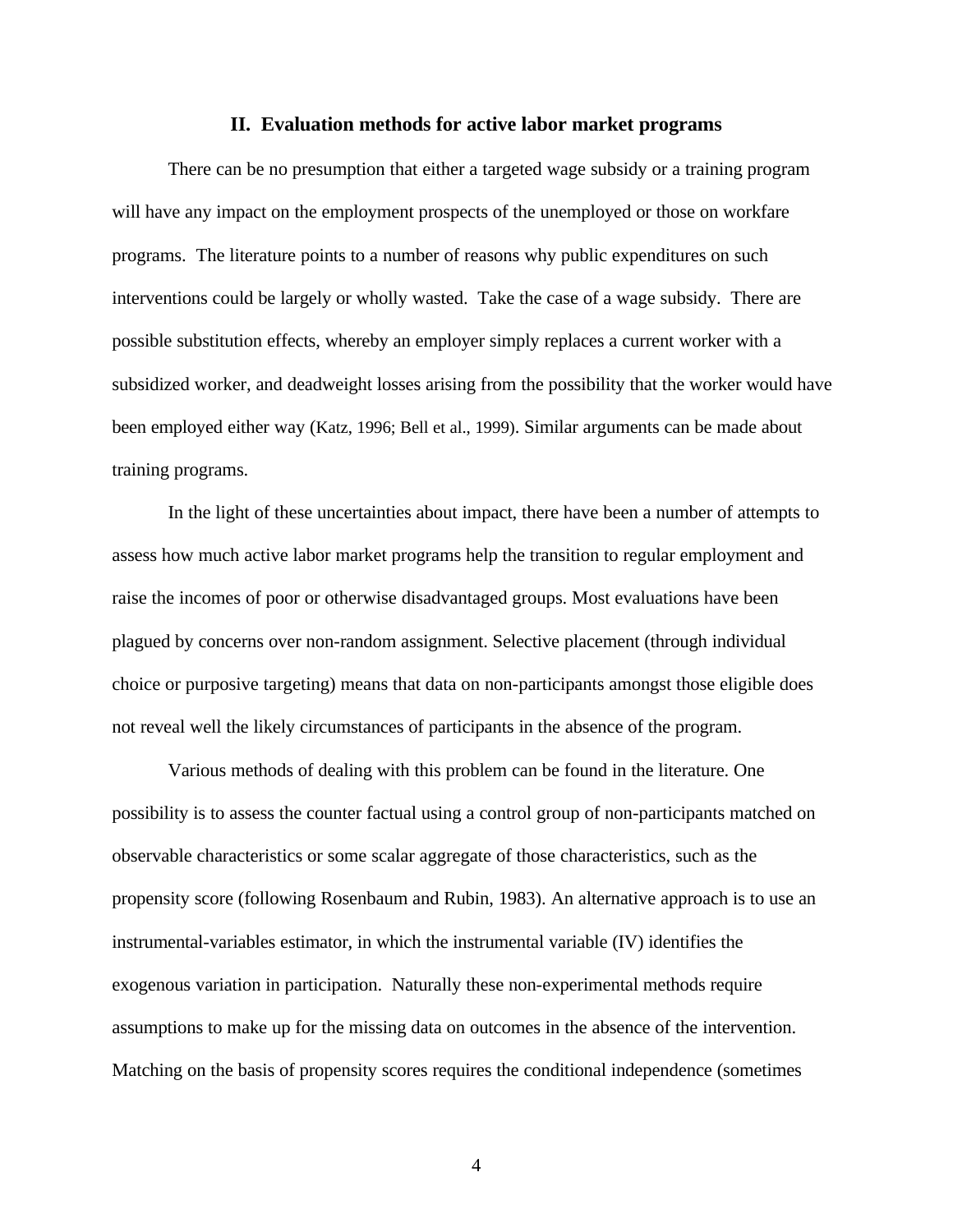called "strong ignorability") assumption, namely that outcomes are independent of participation given the observable covariates. Instrumental-variables methods require an alternative conditional independence assumption, namely the exclusion restriction that the IV is uncorrelated with outcomes given participation and the control variables.

In some (rather rare) cases, evaluations of ALMP's have used randomized assignment. In the case of training programs, two examples are the US Job Training and Partnership Act (see, for example, Heckman et al., 1997), and the US National Supported Work Demonstration (studied by Lalonde, 1986, and Dehejia and Wahba, 1999, amongst others). For wage subsidy programs, randomized evaluations have been done by Burtless (1985), Woodbury and Spiegelman (1987) and Dubin and Rivers (1993) — all for targeted wage subsidy schemes in the US; indeed, Woodbury-Spiegelman and Dubin-Rivers studied the same experiment by the Illinois Department of Employment Security in the mid-1980s.

Randomization is the theoretical ideal in that it balances the distributions of all (observed or unobserved) covariates between the treatment and control groups. If everyone who was given access to the training automatically took it up and access was assigned randomly then we would have no difficulty estimating the impact on those treated by comparing measured outcomes with those observed for the randomized-out control group. Under weak conditions, an unbiased estimate of mean impact for those treated can then be obtained by taking the mean difference in the outcome measure (employment say) between the treatment and control groups. This is equivalent to the regression coefficient of the outcome measure on a dummy variable for which group one belongs to (treatment/control). This provides an unbiased estimate of impact because this dummy variable is exogenous given randomization and full compliance.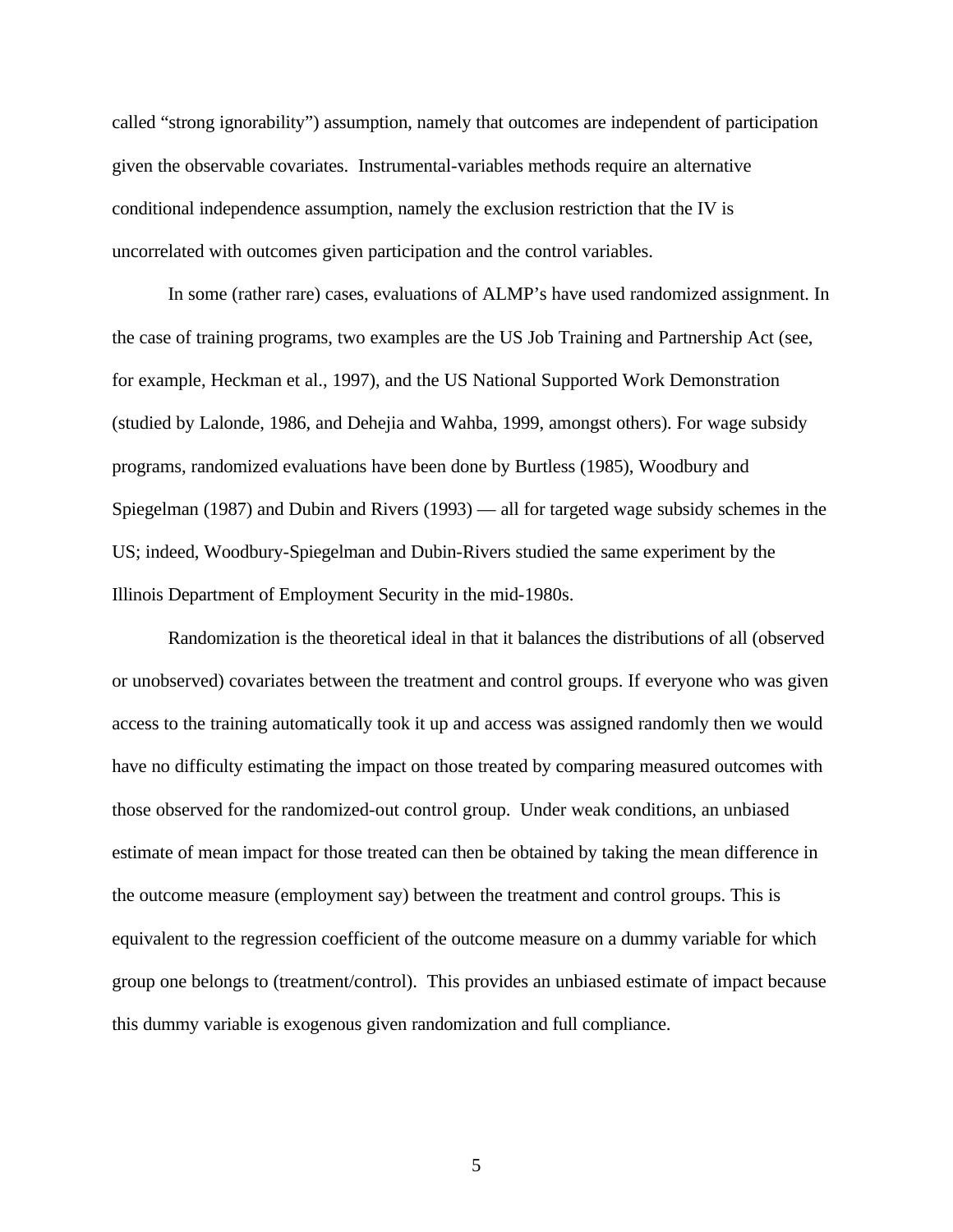However, it is often the case in randomized policy interventions that some of those randomly selected for the program do not want to participate. Then actual treatment ceases to be exogenous, even when this is true of the assignment to treatment. A common method of dealing with this problem in the evaluation literature is to first calculate what is referred to as the "intention to treat" (ITT) given by the difference in mean outcomes between those who are assigned the program (whether they take it up or not) and those not assigned. The ITT effect is then deflated by the "compliance rate," given by the proportion of those assigned the program who take it up. This method appears to be due to Bloom  $(1984)$ .<sup>5</sup>

An alternative econometric method views selective take-up as a classic endogeneity problem, for which the now standard solution is to find an instrumental variable that is correlated with actual treatment but uncorrelated with outcomes given treatment. While finding a valid IV is often difficult in practice, the randomized assignment is a natural choice. The impact estimator is the Two-Stage Least Squares (2SLS) regression coefficient of the outcome measure on a treatment dummy variable, using a dummy variable for assignment as the IV. As with all IV estimators, this requires an exclusion restriction, namely that the fact of being randomly assigned to the program only affects outcomes via actual participation. Angrist, Imbens and Rubin (1996) provide a precise statement of exclusion restriction and other conditions under which this 2SLS estimator gives a consistent estimate of the impact of treatment on the treated.<sup>6</sup>

We will use the 2SLS method to correct for endogenous compliance. However, it is not difficult to show that these two methods of dealing with selective compliance give identical results under seemingly weak conditions; the Appendix provides details.

 $\overline{a}$ 

An example in the context of assessing the Illinois experimental wage subsidy program can be found in Dubin and Rivers (1993).

<sup>6</sup> For an example, see Katz et al. (2001), in the context of a randomized mobility experiment with selective take up.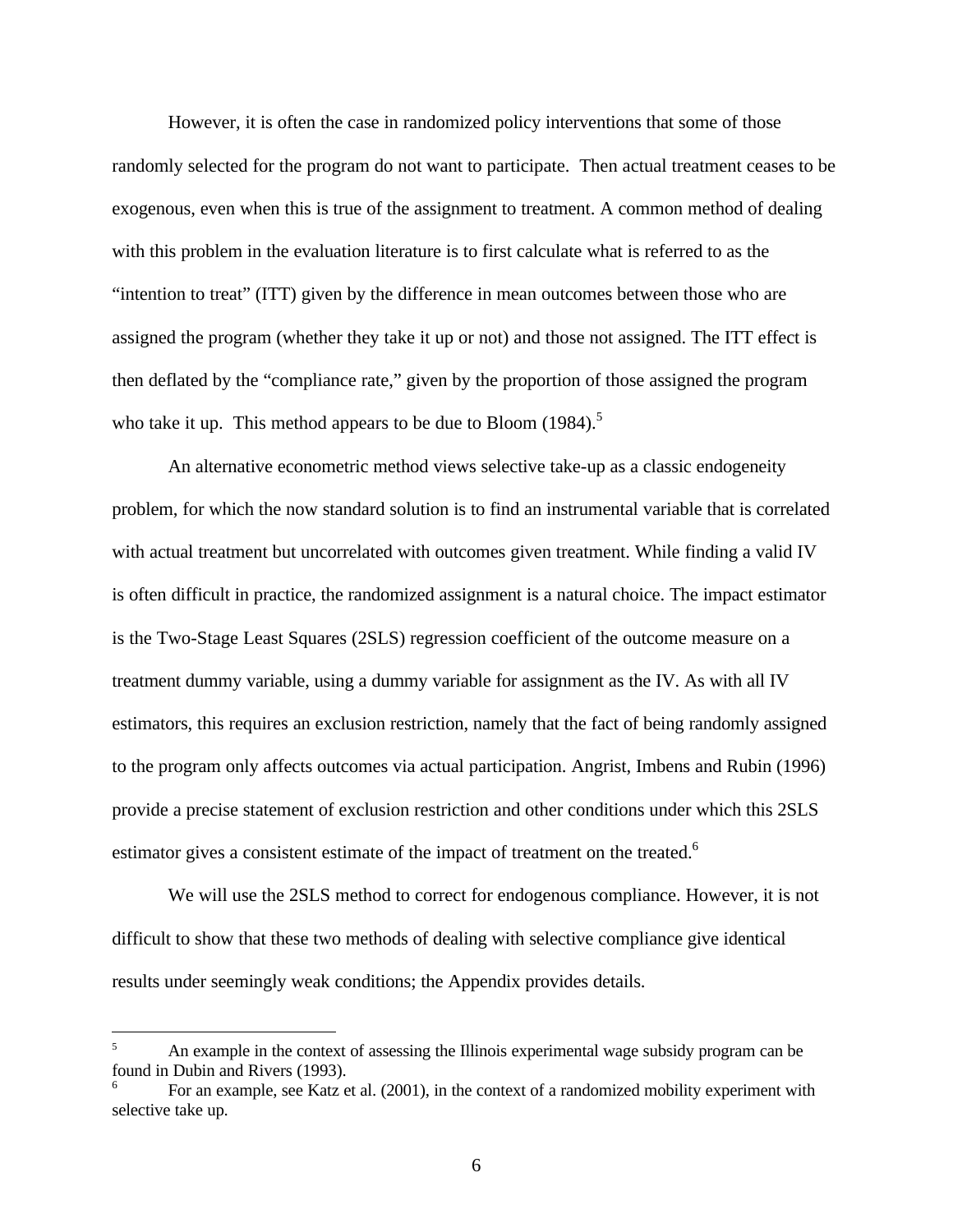#### **III. The Proempleo Experiment**

Workfare programs impose work requirements on welfare recipients, typically at benefit levels that are lower than prevailing market wages for relatively unskilled labor. Two incentive arguments are made in favor of such programs. The first is that by setting a low benefit level, a workfare program will be self-targeted to those most in need; few of the non-poor in particular will want to participate. The second argument is that a low benefit level assures that participants do not become dependent on the program, in that they turn to regular work when available.<sup>7</sup>

Workfare wages are typically fixed across participants and across geographic areas. This is a defensible design feature, given both fairness considerations and constraints on the information available to policy makers.<sup>8</sup> However, with a fixed benefit level and heterogeneity in local labor market conditions, there can be a sub-set of workfare participants who become dependent on the scheme even though this is not generally so.

The Proempleo Experiment was done in two adjacent towns, Cutral Co and Plaza Huincul, making up the bulk of the department of Confluencia in the province of Neuquen. Though officially distinct, these towns form a relatively homogeneous urban conglomerate with a population of about 50,000. Both had been affected by the severe contraction in employment following the downsizing in 1993 and then privatization of the largest employer, an oil company.<sup>9</sup> Even five years later, the Trabajar participation rate appeared to be unusually high in

-

Besley and Coate (1992) provide a theoretical model incorporating both arguments.

<sup>8</sup> Indeed, good targeting with modest information requirements is one of the well-recognized advantages of workfare programs over alternatives, notably (though not only) in developing countries where there are severe constraints on the information available for targeting. For overviews of these arguments and the literature see Besley and Kanbur (1993) and Lipton and Ravallion (1995, section 6).

The state-owned oil company (Yacimientos Petrolíferos Fiscales) had facilities for scouting, extracting and refining oil in Plaza Huincul and Cutral Co, which made them the logistic and demographic center of an ample area of oil-based activity. For historical and sociological studies on the formation and development of these towns and on the social and employment effects of downsizing the oil company see Favaro (1999) and Salvia (2001).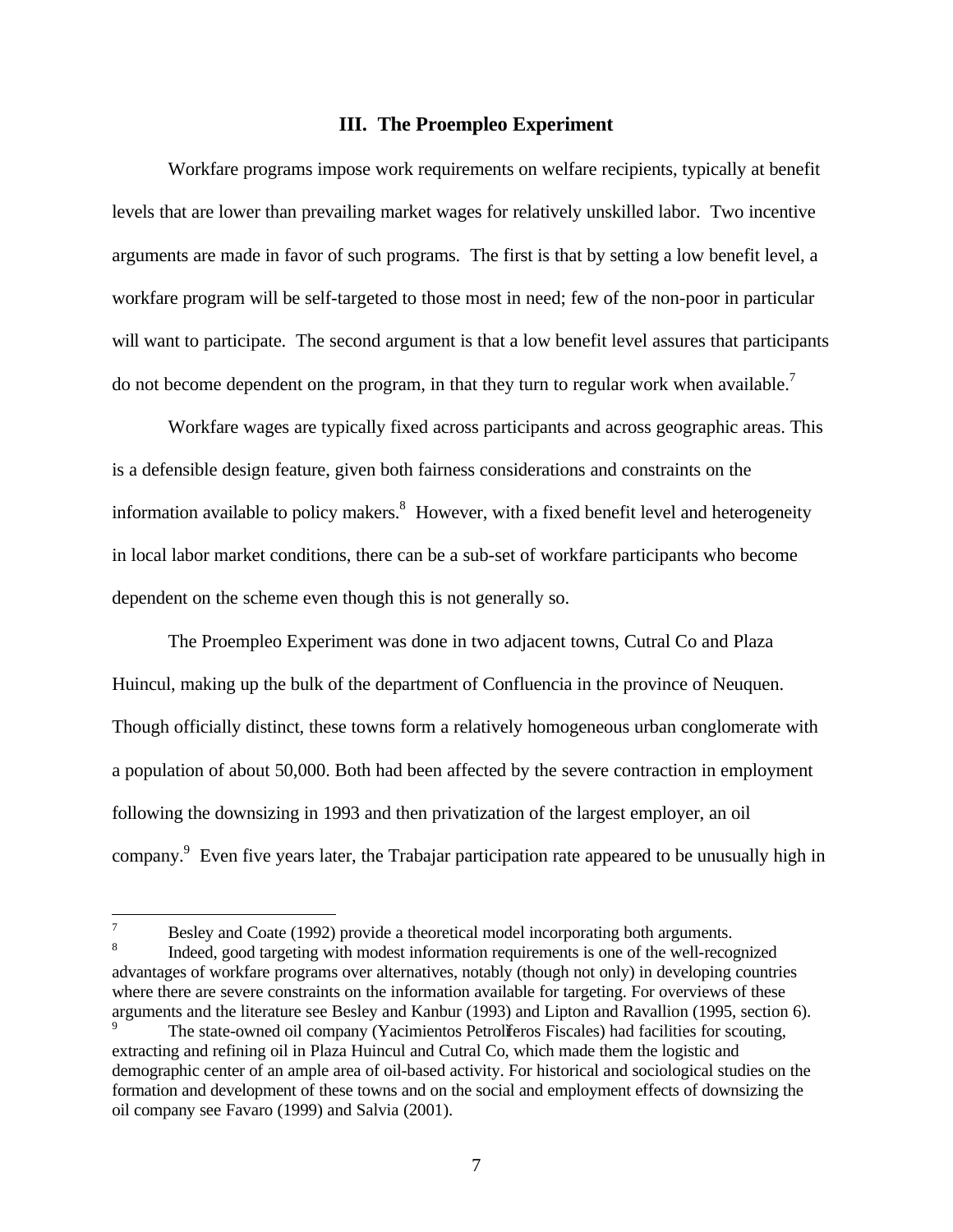Confluencia, relative to expected demand for the program. In late 1998, the average number of Trabajar participants per month represented 28% of the estimated number of people living in poor households that included an unemployed worker; the corresponding national figure was 5%.<sup>10</sup> However, the incidence of poverty was not unusually high; the proportion of the population living in households who had a total income per person below the poverty line and at least one unemployed person was 3.5% in Confluencia versus 4.2% nationally. In the light of these figures, the Ministry of Labor wanted to explore policy options for assisting workfare participants in Confluencia to find regular private-sector jobs.

The target population for the experiment is the set of beneficiaries of temporary employment programs, managed by the Ministry of Labor. The main program is the aforementioned Trabajar program. (There was a similar but much smaller provincial program; the beneficiaries of the latter were not included in the study.) The baseline survey aimed to cover everyone on the official list of participants in temporary programs drawn in October 1998, though some had to be dropped because they could not be located. In all, 953 households with workfare participants answered the baseline questionnaire in full.

Three roughly equal random samples were then drawn by a lottery, one getting just the voucher, one getting the voucher and training, and one reserved as the control group. All were given the same questionnaire as for the Permanent Household Survey, done twice a year by the statistical office of the Government of Argentina. Some questions were added specific to temporary employment programs. All interviews were done at the beneficiaries' homes. The experiment was not announced publicly by the Ministry of Labor. Nor were any of the

 $10<sup>10</sup>$ For the purpose of this calculation, participants in temporary employment programs were counted as unemployed. The calculation of the number of people living in poor households with an unemployed member was done using the Permanent Household Survey for May and October 1998.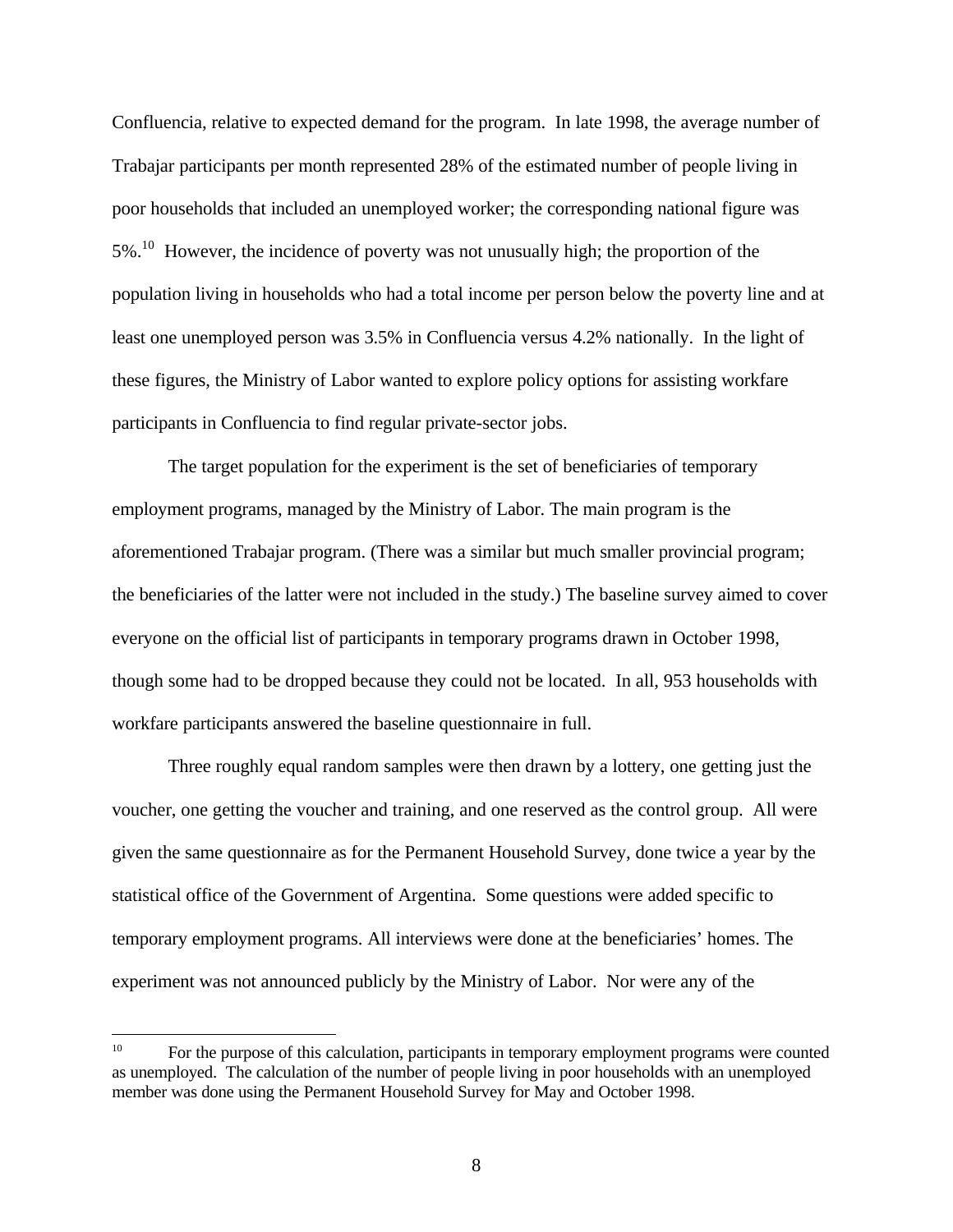beneficiaries (in either treatment group or the control group) told that they were part of an experiment, and they only believed that they were selected for a special survey. There is no official channel by which they could have found out that others had been chosen to receive benefits that they did not have access to. The local Ministry of Labor staff were not informed of how the selection of beneficiaries had been done. So there does not appear to be any way in which program participants or potential employers knew about the fact that the assignment was random. Efforts were taken to avoid members of the one treatment group meeting those in another, notably by scheduling their visits to the Ministry's local offices on different days. About 40 of the control group members did somehow hear about the voucher and the training program (presumably from co-workers or neighbors) and asked if they could join it. This was refused.

The Proempleo voucher entitled a hiring employer to a wage subsidy of \$150 per month for workers aged above 45 years and \$100 for younger workers. This subsidy was paid directly to the beneficiary as a part of his/her salary, and the employer had to discount the amount of the subsidy from the gross wages paid to the worker. The minimum wage rate in Argentina at this time was \$200 per month.

The subsidy was received for 18 months, conditional on the employer registering the worker formally, and so incurring the government's social security charges for that worker. The latter represent 30% of the gross wage.<sup>11</sup> The firm only received the subsidy if the social security charges had been paid. The level of the subsidy was set such that hiring firms would be unlikely to perceive an incentive to simply fire a current registered worker to hire and register a Proempleo worker, taking account of the severance pay requirements for firing regular workers.

 $11$ For example, an employer hiring someone over 45 with a voucher at the minimum wage of \$200 and registering this fact with the Ministry of Labor would incur a social security charge of \$60 but receive a subsidy of \$150, implying a net wage of \$110; for a worker under 45, the net wage would be \$160.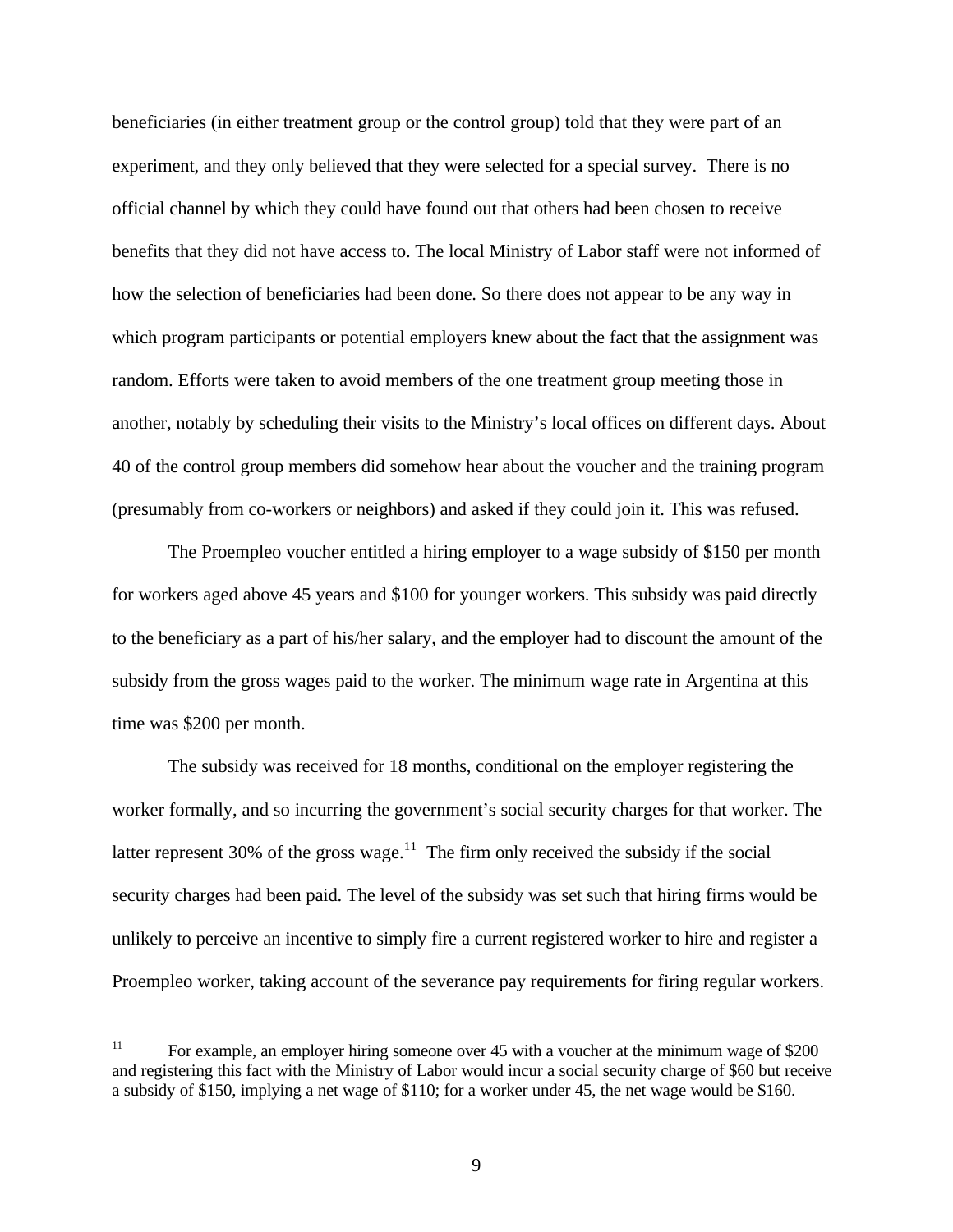Those assigned the Proempleo voucher also received an instruction lasting 2-3 hours which explained the program and how to use the voucher. The voucher had the participant's name on it, and was non-transferable.

The training had two components. The first was a three-day "labor market orientation" workshop which included presentations on labor demand in the area, how to look for work, and how to become self-employed. This component was mandatory. Once this workshop was completed, training coupons were issued for the second component, which provided training in a specific skill and required 200-300 hours of attendance. In this second part, the participants were given working materials and had to fulfill labour practices. They also received economic support benefits, paid at a 10% lower rate than for the Trabajar program.<sup>12</sup> According to their personal interest and the available quota, participants proceeded to select from a list of 12 subjects, chosen in the light of local labor demand and the profiles of participants. Two of the courses were on the management of small-scale enterprises, two on industrial welding, two on home-building, one on professional cooking, one on raising pigs, one on greenhouse cultivation and one on skills needed for an electrician.

The data collection began in December 1998 with a baseline survey. The invitation to join the treatment groups for those selected was made in January and February of 1999, either by a house visit or at the place of work. The sample was re-interviewed for three waves at intervals of 5-6 months (June 1999, December 1999, May 2000).

The last six months or so of the study period saw a sizable retrenchment of national ALMP's, including the Trabajar program, to help keep within macroeconomic targets. Aggregate spending on the Trabajar program in the first five months of 2000 was only 29% of its level in

 $12$ <sup>12</sup> The courses were part of a larger training program of the Ministry of Labor, called "Project Joven." This was financed by the Inter-American Development Bank.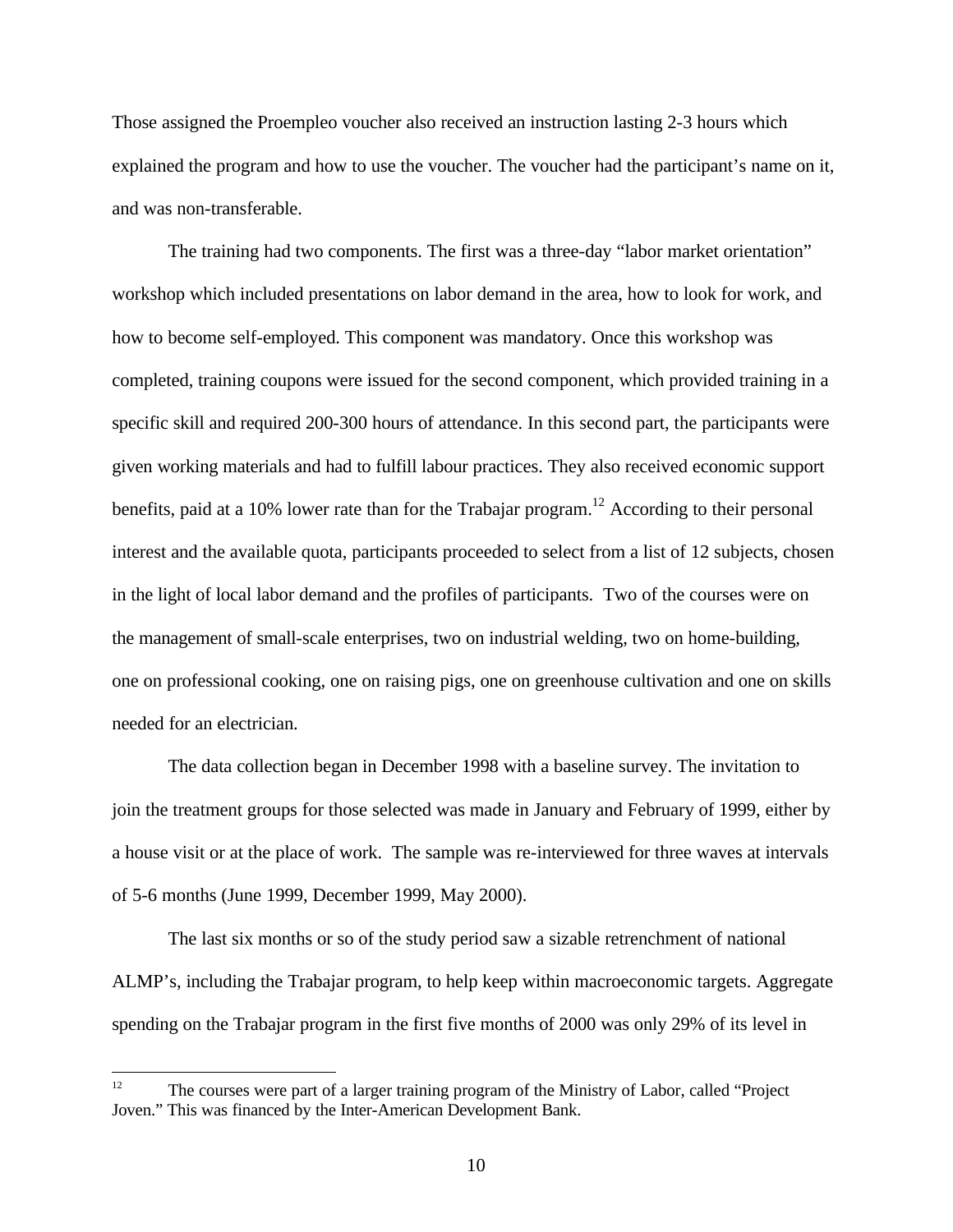the last five months of 1999. Existing projects were completed, but the number of new projects approved (the best indicator available of new work opportunities on the program) shrank sharply in the early part of 2000, to bring down the center's outlays.<sup>13</sup> This contraction also occurred in the study towns. The total number of Trabajar participants in Cutral Co and Plaza Huincul in the first five months of 2000 was only 56% of that for the last five months of 1999. There was also a reduction in the benefit level under Trabajar, from \$200 to \$160 per month. These observations will be important when we come to interpret the results of the experiment.

The rest of this paper focuses on the comparison of the results for the last wave (May 2000) with those of the baseline survey (December 1998). We repeated the analysis using the intermediate rounds, and we note any differences with the results for the period as a whole.

#### **IV. Baseline characteristics and attrition**

Table 1 compares the randomized assignment with observed treatment status.<sup>14</sup> There is perfect take-up for the "voucher only" case. However, 30% of those offered "voucher and training" did not take up the training component and so were re-assigned to the voucher-only component. Our results for that group were robust to excluding these re-assigned workers. The fact that so many people did not take-up the training suggests that there may be a serious compliance problem, as discussed in section II in general terms. We return to address this problem in the next section.

<sup>13</sup> The average number of new projects approved was 439 per month in the period February to June 2000, as compared to 872 per month in February-November 1999 (the peak summer months of December and January have unusually low project approval rates, so we dropped them from this calculation). We excluded five workers who were assigned to the control group but mistakenly ended up getting the treatment. We also excluded members of Fogoneros, a political activist group whose behavioral responses might be expected to be quite unusual, and those who dropped out between the baseline and wave four.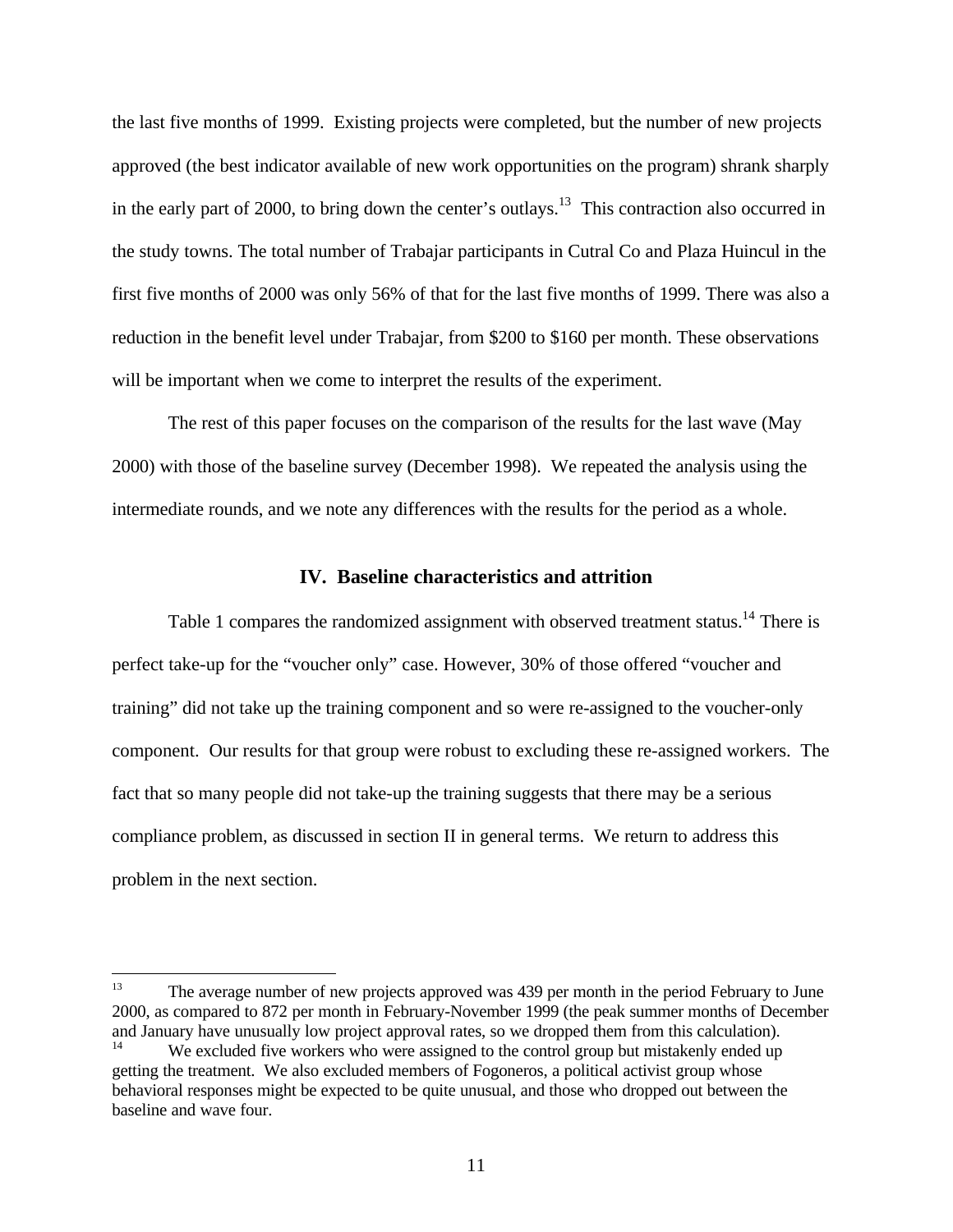The top panel of Table 2 provides summary statistics on the employment status of the various treatment groups and the control group in the baseline survey. In each case, the vast bulk (85-90%) of sampled workers were in temporary employment programs. While all were in such programs at the time the sample frame was constructed, there was an unavoidable two-month delay in doing the baseline survey. Some Trabajar projects terminated in that two-month period. There is a slight sign of higher participation in the temporary employment programs amongst the control group. This might reflect some contamination of treatment effects in the baseline survey. We will check robustness of our results to using a double difference estimator.

Table 2 also compares the various sub-samples in terms of other worker characteristics (age, sex, household size etc). There are no significant differences, suggesting that the randomization has adequately balanced observed characteristics. Similarly, observable worker and household characteristics were (individually and jointly) insignificant in regressions for whether an observation was in a treatment group or the control group.

As one would expect, there was sample attrition over the study period. 77.5% of those interviewed in the baseline stayed to the fourth round. We followed Fitzgerald, Gottschalk and Moffitt (1998) in testing whether the selection out of the sample is based on observable characteristics in the baseline, including the outcome indicator  $(Y_0)$ . The attrition indicator (whether an observation stays in the sample) is then regressed on  $Y_0$  and other baseline characteristics of the worker and household (gender, age and schooling). The test for attrition bias is equivalent to testing whether  $Y_0$  is significant. In our case, the fact that the beneficiary group is mainly workfare participants attenuates the observed variance in outcome indicators in the baseline survey. However, we have seen that there is still some variation in incomes and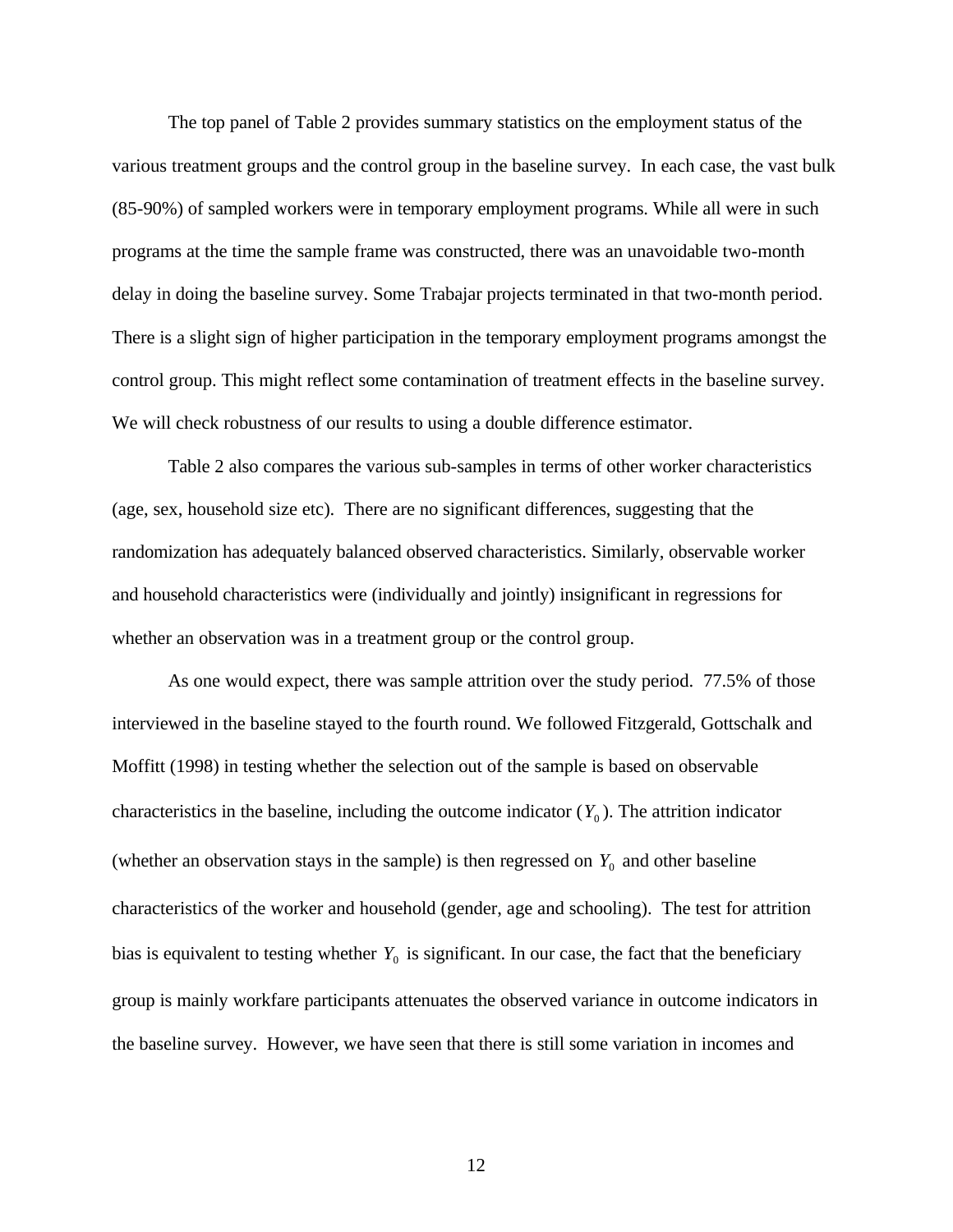private sector employment (Table 2); indeed, the CV of incomes is 35-45%. If there is a serious problem of endogenous attrition then this test should be able to pick it up.

We found no sign of attrition bias. Neither individual income nor employment in the private sector were significant predictors of attrition (t-ratios of 0.5 or lower). The only significant variables were age (attrition is more likely among the young) and education (those with better than primary schooling are more likely to stay in the survey).

#### **V. Participant impacts and employer take-up**

The impact estimates for those receiving any treatment (voucher, or voucher plus training) can be found in the top panel of Table 3, while the lower panel gives the results for those who only received the voucher. We find that there is a significant effect of either treatment (voucher or voucher plus training) on those becoming employed in the private sector of the order of six percentage points. The gain in wage employment clearly came from temporary employment programs (Table 3, lower panel). There is no significant effect on other outcomes: being self-employed, being employed in a temporary employment program or wage earnings. We will discuss this in the next section.

When we repeated the above calculations for the first and second survey rounds we found a significant impact on employment after six months, but not 12 months, and all other results were similar. (The wage employment effect after six months was 0.033 and was significant at the 5% level.) So there is an indication of a U shape in the employment impact, in which an initial positive impact soon subsided, but returned after 18 months.

In Table 4 we provide a breakdown of the impact estimates by demographic groups. We split the sample by gender and whether or not the worker is under 30, the median age. The significant impacts are confined to the wage employment of women and those under 30.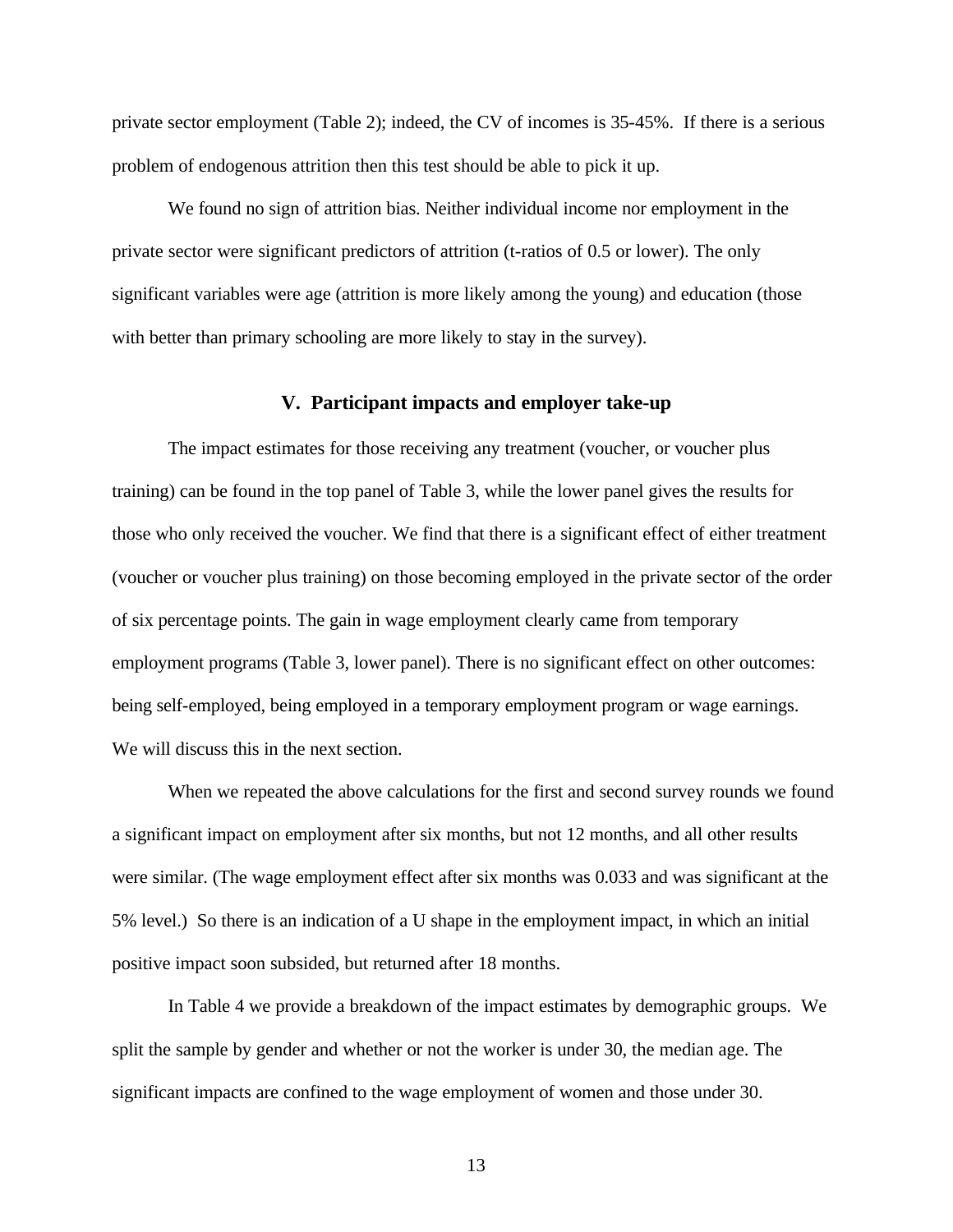As we saw in Table 1, there is a potential problem of endogenous compliance with the training component. There may be some latent correlate of the outcome measure that influenced the choice to take up the program amongst those who are assigned access. A possible argument in the present setting is that those with intrinsically lower prospects of employment amongst workfare participants are the ones with relatively lower skills. In turn, this leads them to expect higher returns from taking up the training — to help bridge their skill deficiency, relative to those they compete with in the labor market. In this situation, ignoring the endogeneity of takeup would lead one to underestimate the true impact of the training on employment.

Table 5 gives the estimates for those who received both the voucher and training. Here we give both the ordinary estimates (analogous to Table 3) as well as the 2SLS estimates allowing for endogenous take-up of the training component (as discussed in section II). The 2SLS estimate gives higher impact — a gain to the proportion in wage employment of 7.5 percentage points. This is consistent with the expectation that people with lower skills and lower prospects of employment perceived higher gains from taking up the training. However, the extra impact of the training (an increment to the employment rate of 7.5% points versus 6.1% for the voucher only) is not statistically significant at the 5% level  $(z\text{-score}=0.70)$ .<sup>15</sup> When we repeated this analysis for the survey rounds at six and 12 months, we found no signs of a significant impact on employment.

 $15\,$ <sup>15</sup> The estimated standard error (*s*) of the difference between the two incremental employment rates (treatment minus control) is 0.020. This was calculated using the formula:  $s^2 = \overline{p}(1 - \overline{p})(n_1^{-1} + n_2^{-1})$ 2 1 1  $s^{2} = \overline{p}(1-\overline{p})(n_{1}^{-1}+n_{2}^{-1})$ where  $\bar{p} = (n_1 p_1 + n_2 p_2) / (n_1 + n_2)$  and  $n_1, p_1$  are the sample sizes and estimated incremental employment probabilities for the voucher-only sample, while  $n_2$ ,  $p_2$  are the corresponding numbers for the voucher + training sample (see, for example, Hamburg, 1977). This calculation treats the control group employment probability as non-stochastic; factoring in the sampling variance in the latter estimate will make the difference in the incremental employment probabilities between the two treatment samples even less significant.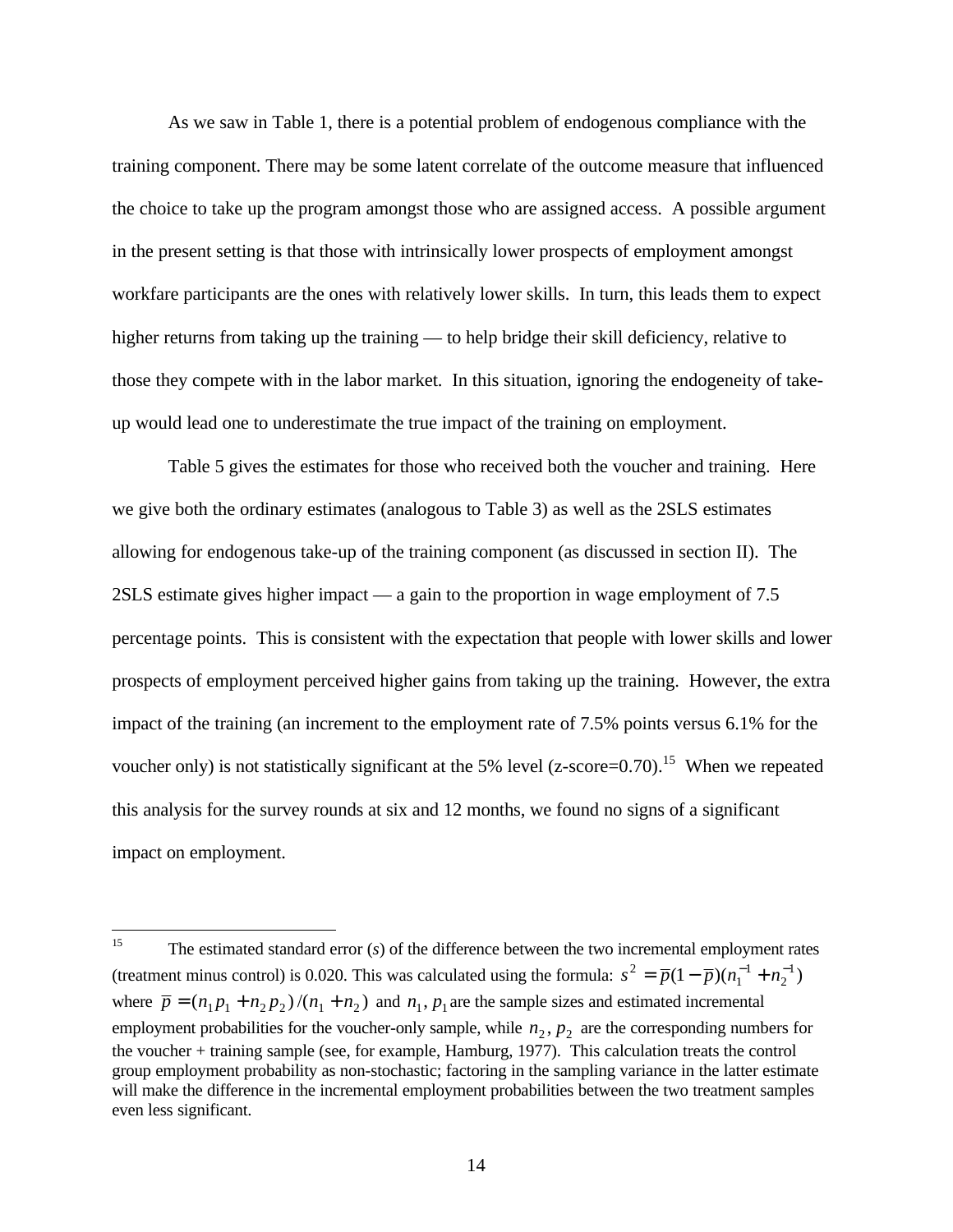Analogously to Table 5, we give a breakdown by demographic group in Table 6. Again significant impacts on wage employment are confined to women and those under 30, though significant impacts of the voucher and training on the self-employment of men and workers over 30 do emerge.

Recall that some workers in the control sample were more likely to be employed in temporary employment programs in the baseline survey (Table 2). Thus our results so far might over-state the employment gains from the program. To address this concern, we use a double difference ("difference-in-difference") approach in which we net-out the baseline differences when calculating mean impacts. Table 7 gives these estimates. The effect on private employment holds in the double difference estimates. And again there are no significant effects on other outcomes. The close correspondence between the double- difference and single-difference results is consistent with success in randomizing the assignment.

Turning to administrative records of the Ministry of Labor, we found that take up of the wage subsidy by firms hiring a worker with a voucher was very low. Indeed, only three of the workers in the treatment group who were hired by private firms were in fact registered by their new employer. (And one firm registered all three workers.) We offer an explanation for this finding in the next section.

#### **VI. Interpretations**

Some features of our results require care in interpretation, and in drawing conclusions about the effects of scaling up the program. Although employment improved amongst voucher recipients, there are no signs of an impact on their incomes, at least by 18 months. Here it appears that voucher recipients took up private sector jobs in the expectation of a higher and/or more stable stream of incomes in the future. Given that opportunities for workfare jobs were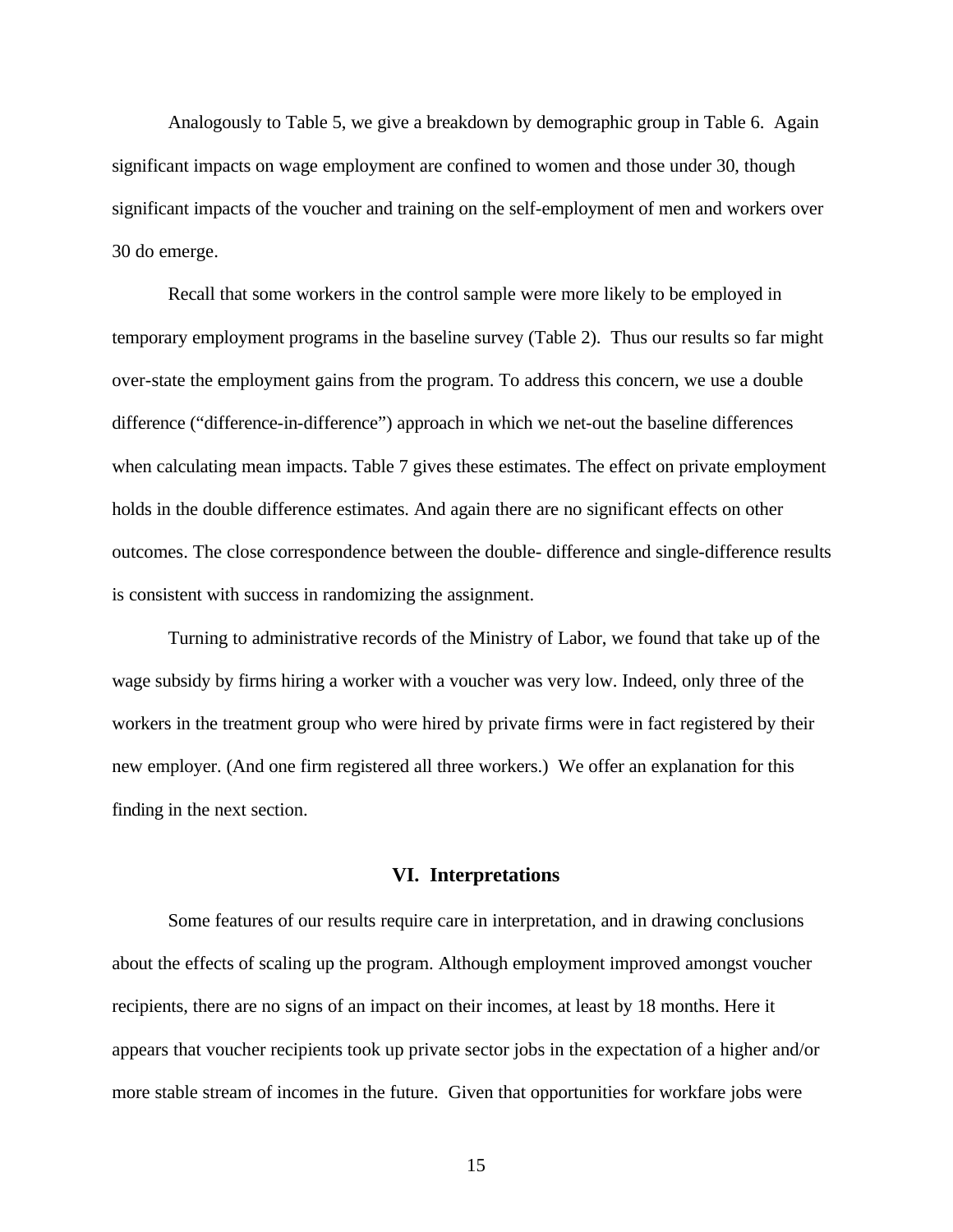contracting, this would not be an unreasonable expectation. The fact that current earnings were no higher than for the control group, and at a level below the minimum wage (and market wages), is also suggestive that voucher holders were willing and able to undercut the going wage so as to get a job.

Take up of the wage subsidy by hiring firms was low. This finding echoes results for wage subsidy schemes in the US (O'Neill, 1982; Burtless, 1985; Woodbury and Spiegelman, 1987). (For example, Woodbury and Spiegelman report that only 12% of the employers who were eligible for the wage subsidy took it up.) In the present context, there is a plausible explanation for low employer take-up of the subsidy. Registering a worker so as to receive the subsidy was not costless, since it also meant incurring the government's social charges and assuming administrative costs. While the subsidy was greater than the social charges for as long as the subsidy lasted (18 months), the employer would then have faced severence payments to fire the worker. Many potential employers were also outside the formal sector, and did not register any workers. (This applies to about half of Argentina's workforce.) For such firms, registering one worker to receive the subsidy may well have been seen as risky, in that other workers would demand to be registered, with possible legal action against the firm by workers and the government.

So the impact of the voucher was clearly not through access to the wage subsidy by firms. That is consistent with the fact that signs of a significant impact from this experiment emerged initially (after six months) but then faded, only to re-emerge after 18 months after the baseline survey. This re-emergence is suggestive of a supply-side channel of impact, given that there was a sharp contraction in new demand for work under the national workfare program in the few months prior to the last survey. Of course, the apparent willingness of voucher recipients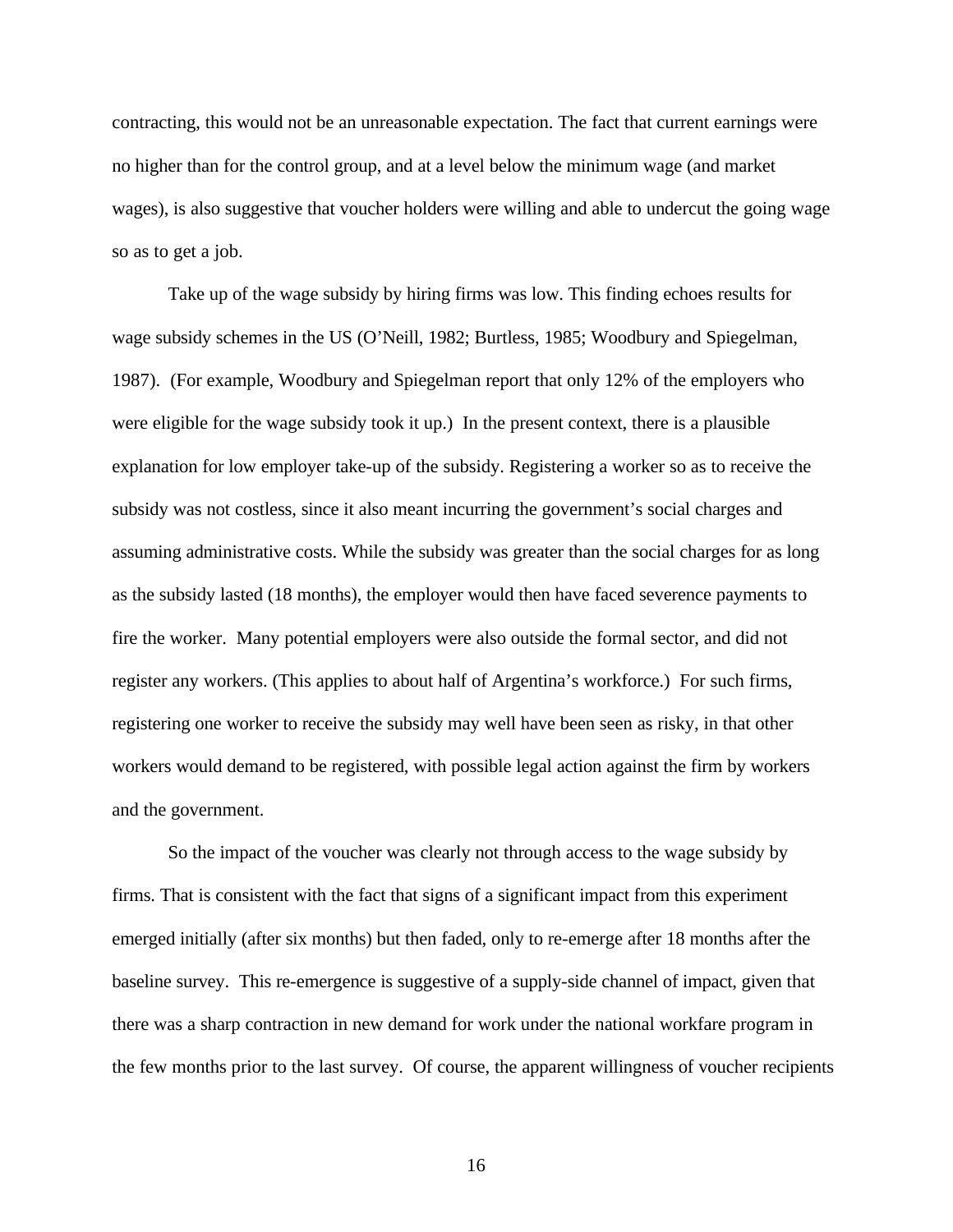to under-cut the minimum wage would have been attractive to employers, though this willingness to under-cut probably took time to develop.

The voucher may well have encouraged workers to make more effort to find work. By this interpretation, the voucher had an "empowerment" effect, in making these workers notably young and female workers — more confident in approaching employers. Here it should be recalled that the eligible participants came mainly from the poor (through the self-targeting of workfare participation). Our informal interviews with Trabajar participants indicated that many of them had little or no experience in approaching employers for regular private sector jobs, and relied heavily on more casual labor markets and informal networks. For such workers, the voucher may well have served as a useful "letter of introduction" to prospective employers.

It should also be noted that the Trabajar workers in these company towns had a reputation locally as "trouble-makers" due to their involvement in various protests about economic conditions in the towns and the perceived inaction by the government. This reputation may well have made them less employable as a group. It might be expected that being one of those holding the voucher would have been perceived by employers as a further negative signal, on the assumption that the government was targeting the trouble makers to help get them into regular jobs.<sup>16</sup> However, we find the opposite. Possibly receipt of the voucher made employers feel that these workers were more trustworthy than typical Trabajar workers in these towns, since the government was willing to help get them jobs. (Recall that efforts were made to avoid any local knowledge about how the vouchers had in fact been assigned.)

 $16<sup>1</sup>$ <sup>16</sup> This is also what one would expect if there was a stigmatizing effect of the voucher. In a similar wage-subsidy experiment for the US, Burtless (1985) found a negative impact of a wage subsidy experiment on employment and interpreted this as a stigma effect of the wage subsidy.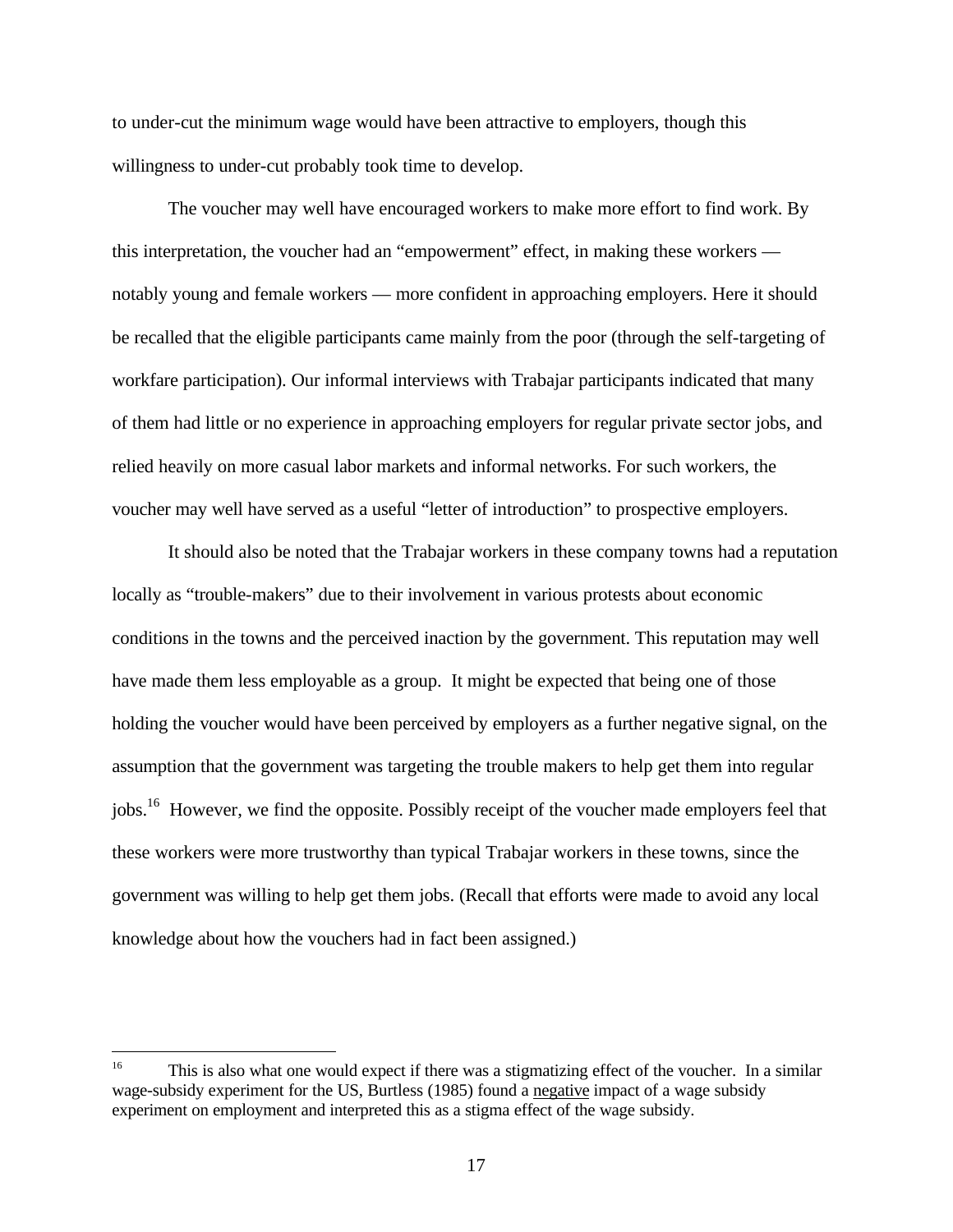#### **VII. Conclusions**

We find that 18 months after the baseline survey, the proportion of the sample of workfare participants getting a private sector job was 14% for randomly selected voucher recipients versus 9% for the control group. This difference is statistically significant. On dissaggregating the aggregate impact we find that the gain in wage employment was largely confined to women and younger workers. There was a slightly higher impact on employment for those who also took up the offer of training, in addition to the voucher. An impact of training only emerges once one corrects for the endogeneity of take-up amongst those randomly assigned to the treatment. However, we cannot reject the null hypothesis that the training had no impact even after correcting for endogenous compliance.

Clearly, Proempleo did not succeed in achieving a major transition to private sector jobs amongst workfare recipients in the study area. Arguably, without greater labor demand in these company towns, this would have been difficult. However, even in this setting, there appears to be scope for assisting the transition to regular jobs. Given the low take-up of the subsidy, the gain in private sector employment attributed to the voucher was achieved at very little cost to the government. Since the workfare wage was roughly the same as the subsidy paid to firms, the government saved 5% of its expenditure on workfare wages for those receiving the voucher in return for an outlay on wage subsidies that represented only 10% of that saving.

In considering the policy implications of these findings, one must acknowledge the possibility that scaling up could increase the take-up rate amongst firms, and/or reduce the empowerment effect of the voucher. The signal value to employers of the voucher could well be different in a national version of the program. And scaling up might occur at the expense of the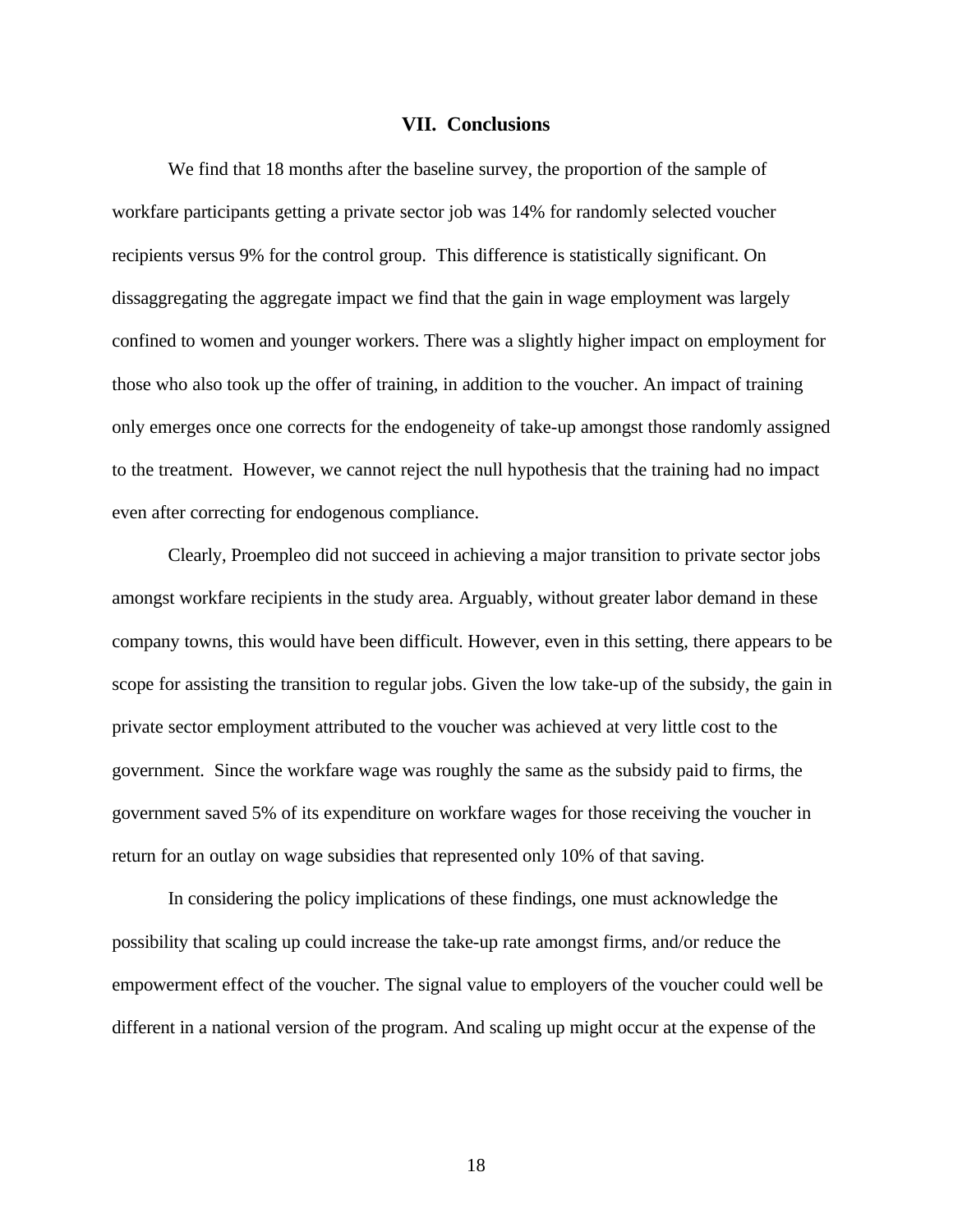non-participants (by displacing their jobs); the general equilibrium costs of a larger program would need to be considered.

Nonetheless, this experiment is at least suggestive that wage-subsidy vouchers can provide cost effective assistance to low-wage workers for finding regular paid employment. The cost-effectiveness stemmed in part from low take up by firms. This also points to the inadequacy of basing assessments of the impact of wage subsidies on the extent of take up by firms. Given the evident supply-side impact of this experiment, it is clear that low take up is consistent with significant benefits to participating workers.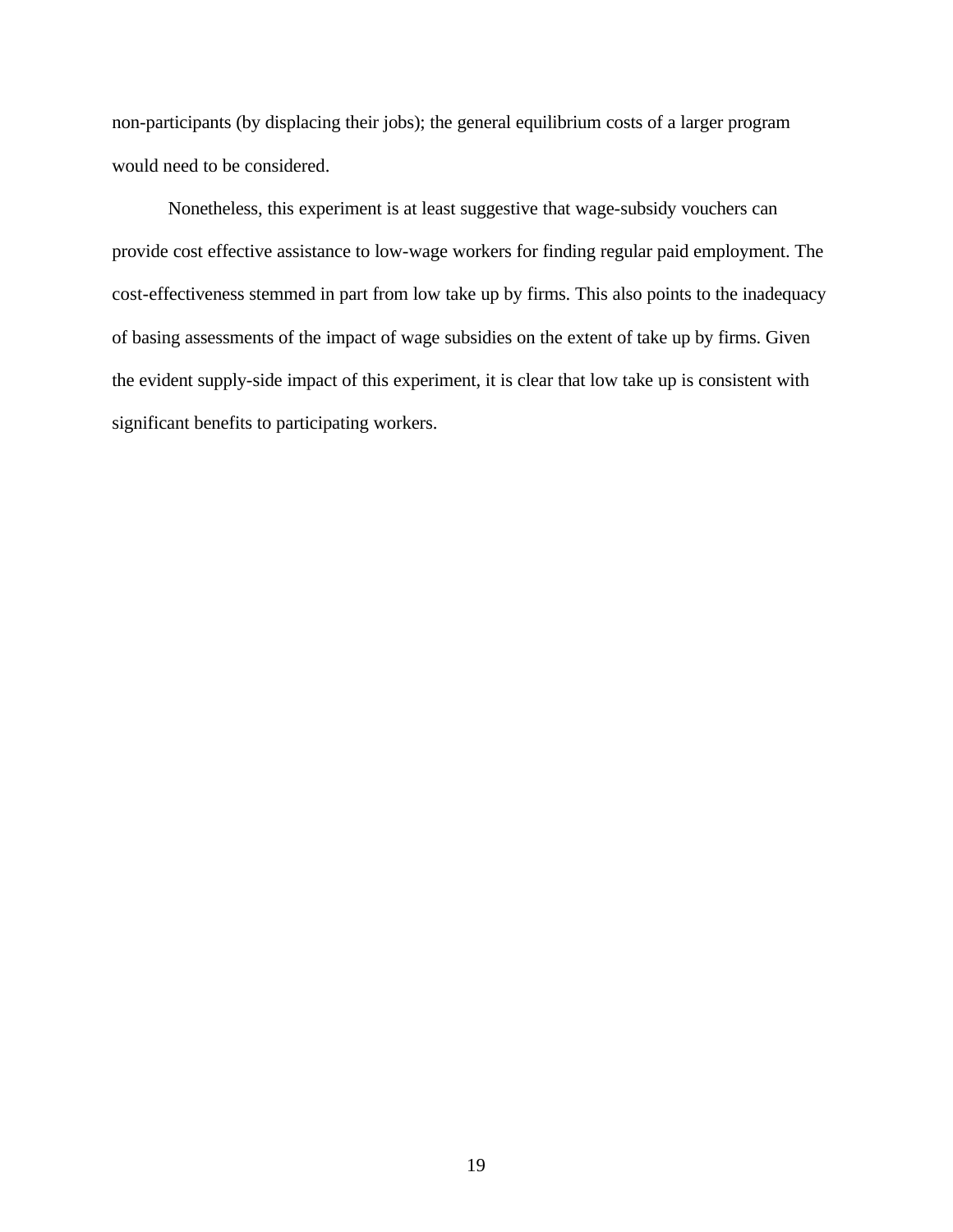#### **Appendix: Correcting for Selective Compliance**

Let  $D$  be an indicator of observed treatment  $(=1$  if treated, 0 if control),  $Y$  the observed outcome, and  $Z$  an indicator of exposure to the program  $(=1)$  if assigned to treatment, 0 if control). Randomization of the assignment allows unbiased estimation of the average effect of *Z* on *D*, and of *Z* on *Y*. In a regression setting we can write these equations as:

$$
D_i = Z_i \mathbf{p}_1 + \mathbf{h}_{1i} \quad (\mathbf{p}_1 \neq 0) \tag{1.1}
$$

$$
Y_i = Z_i \mathbf{p}_2 + \mathbf{h}_{2i} \tag{1.2}
$$

where the *h* 's represent other determinants of *D* and *Y*. Assuming that  $E(D|Z=0) = 0$ 

(treatment is only possible if one is assigned),  $p_1$  in equation (1.1) is simply the treatment takeup rate. (Note that randomization implies that  $E(h_1 | Z = 0) = E(h_1 | Z = 1)$  while  $E(D | Z = 0) = 0$ implies that  $E(h_1 | Z = 0) = 0$ .) The intention-to-treat (ITT) effect (section 2) is given by  $\mathbf{p}_2 = E(Y|Z = 1) - E(Y|Z = 0)$ . For a pure randomization, *Z* is exogenous in (1.1)-(1.2), i.e.,  $cov(Z_i, h_{1i}) = cov(Z_i, h_{2i}) = 0$ . So both equations are consistently estimated by OLS, giving  $\hat{p}_1$ and  $\hat{\boldsymbol{p}}_2$ . The ratio:

$$
\frac{\hat{\mathbf{p}}_2}{\hat{\mathbf{p}}_1} = \frac{\sum (Y_i - \overline{Y})(Z_i - \overline{Z})}{\sum (D_i - \overline{D})(Z_i - \overline{Z})}
$$
(2)

is both the ITT effect deflated by the compliance rate and the 2SLS regression coefficient of *Y* on *D* with *Z* as the IV, i.e., the 2SLS estimator using the randomized assignment as the instrument for treatment gives the mean treatment effect on the treated. So these two methods of dealing with endogenous compliance are equivalent.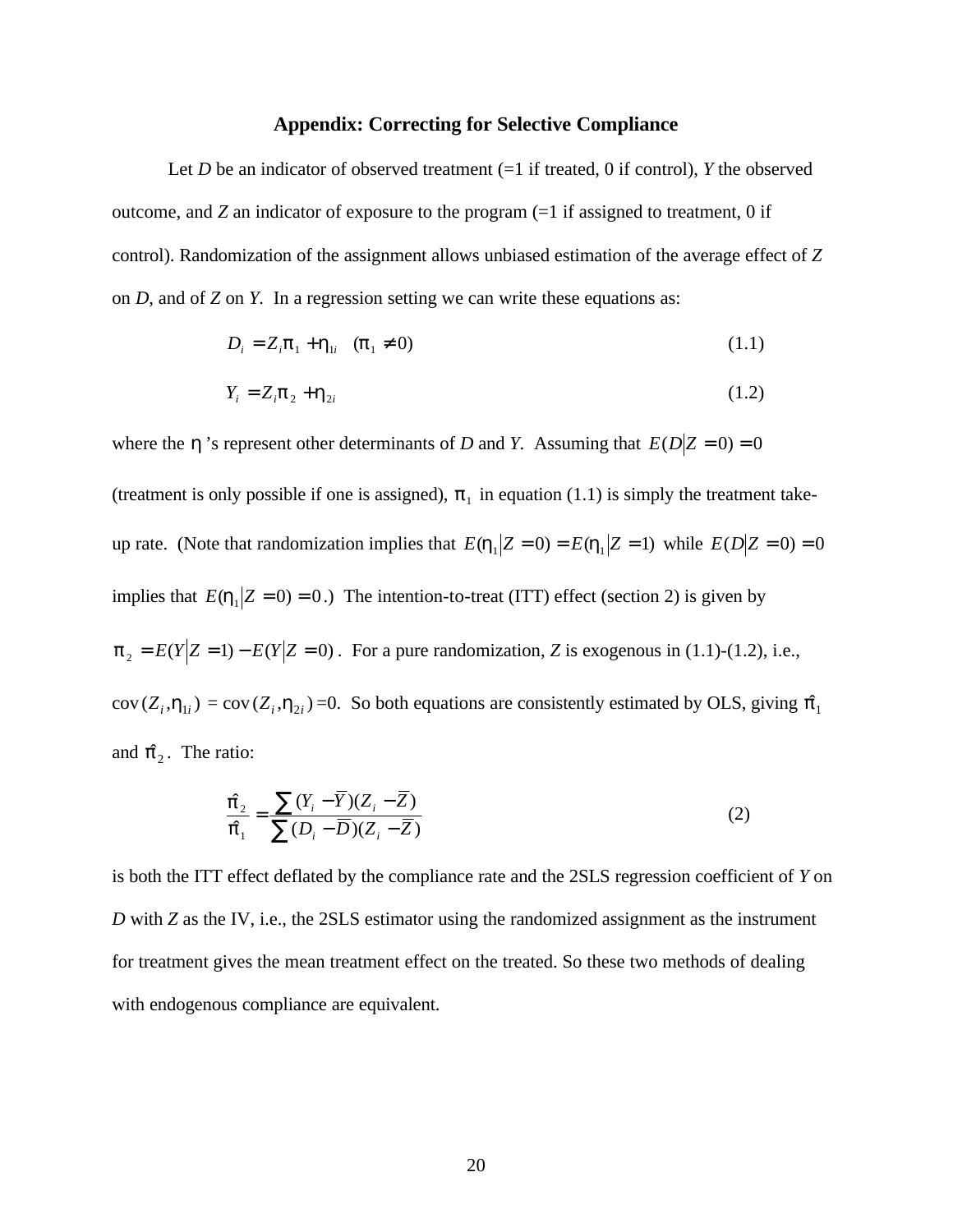#### **References**

- Angrist, Joshua, Guido Imbens and Donald Rubin, 1996, "Identification of Causal Effects Using Instrumental Variables," *Journal of the American Statistical Association*, Vol. XCI, pp. 444-455.
- Bell, Brian, Richard Blundell and John Van Reenen, 1999, "Getting the Unemployed Back to Work: The Role of Targeted Wage Subsidies," *International Tax and Public Finance* Vol. 6(3), pp. 339-360.
- Bloom, Howard S., 1984, "Accounting for No-shows in Experimental Evaluation Designs," *Evaluation Review* Vol. 8, pp.225-246.
- Besley, Timothy and Stephen Coate., 1992, "Workfare vs.Welfare: Incentive Arguments for Work Requirements in Poverty Alleviation Programs", *American Economic Review*, Vol. 82, pp. 249-261.
- Besley, Timothy, and Ravi Kanbur, 1993, "Principles of Targeting", in Michael Lipton and Jacques van der Gaag (eds) *Including the Poor*, Washington DC: World Bank.
- Burtless, Gary, 1985, "Are Targeted Wage Subsidies Harmful? Evidence from a Wage Voucher Experiment" *Industrial & Labor Relations Review*, Vol. 39, pp. 105-115.
- Dehejia, Rajeev H., and Sadek Wahba, 1999, "Causal Effects in Non-Experimental Studies: Re-Evaluating the Evaluation of Training Programs", *Journal of the American Statistical Association*, Vol. 94, pp. 1053-1062.
- Dubin, Jeffrey A., and Douglas Rivers, 1993, "Experimental Estimates of the Impact of Wage Subsidies," *Journal of Econometrics*, Vol.56(1/2), pp. 219-242.
- Favaro, Orieta, 1999 (Comp.), *Neuquén: la construcción de un orden estatal,* Centro de Estudios Históricos Estado, Política y Cultura de la Universidad Nacional del Comahue, Neuquén.
- Fitzgerald, John, Peter Gottschalk and Robert Moffitt, 1998, "An Analysis of Sample Attrition in Panel Data: The Michigan Study of Income Dynamics," *Journal of Human Resources*, Vol. 33(2), pp. 300-344.
- Hamburg, Morris, 1977, *Statistical Analysis for Decision Making*, New York: Harcourt Brace Jovanovich.
- Heckman, J., H. Ichimura, and P. Todd, 1997, "Matching as an Econometric Evaluation Estimator: Evidence from Evaluating a Job Training Program," *Review of*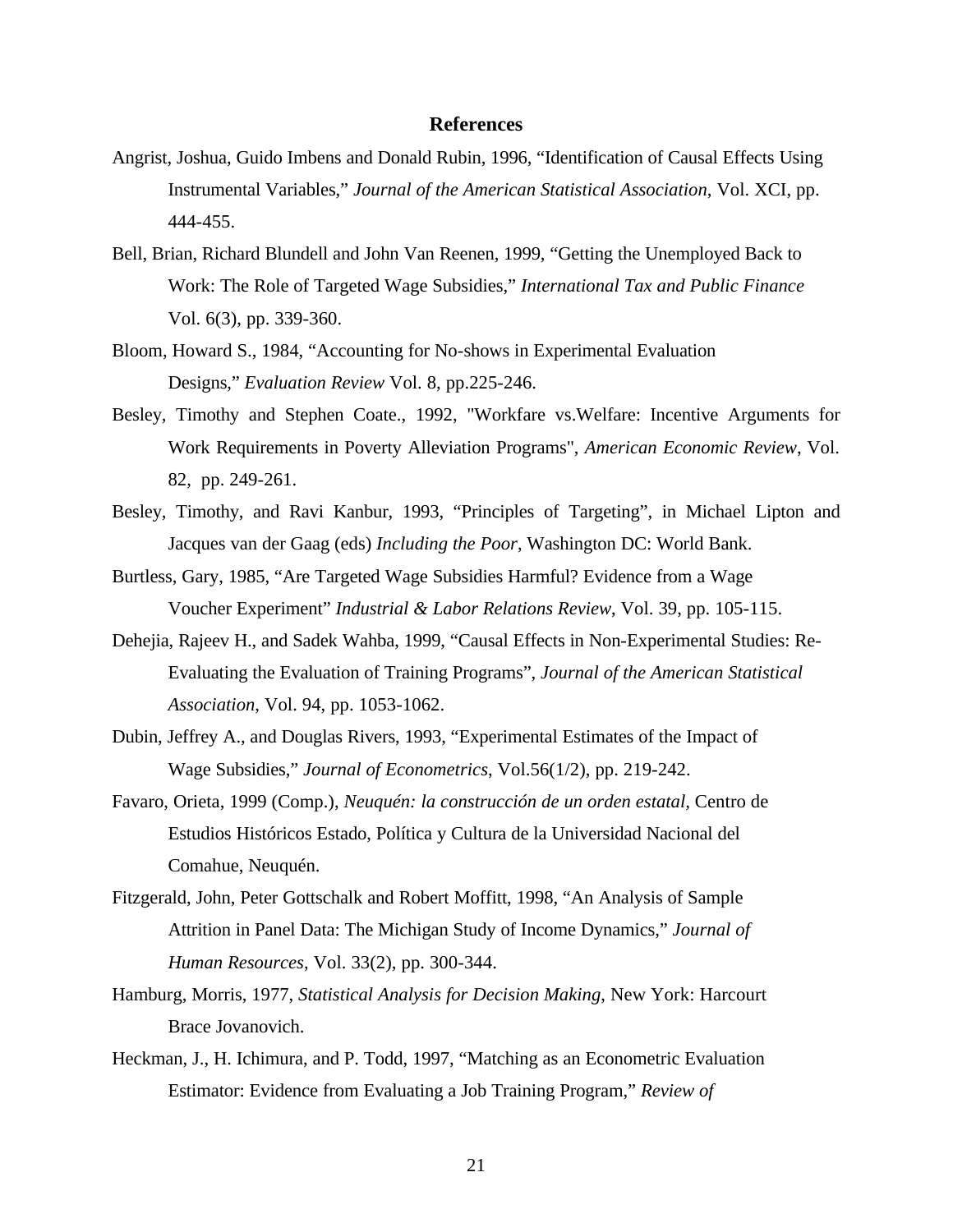*Economic Studies*, Vol. 64(4), pp. 605-654.

- Heckman, James, Robert LaLonde and Jeffrey Smith, 1999, "The Economics and Econometrics of Active Labor Market Policies," in Orley Ashenfelter and David Card (eds) *Handbook of Labor Economics, Volume 3A* (Amsterdam: North-Holland).
- Jalan, Jyotsna and Martin Ravallion, 2001, "Income Gains to the Poor from Workfare: Estimates for Argentina's Trabajar Program," *Journal of Business and Economic Statistics*, forthcoming.
- Katz, Lawrence F., 1996, "Wage Subsidies for the Disadvantaged," NBER Working Paper 5679, Cambridge Mass: NBER.
- Katz, Lawrence F., Jeffrey R. Kling and Jeffrey B. Liebman, 2001, "Moving to Opportunity in Boston: Early Results of a Randomized Mobility Experiment," *Quarterly Journal of Economics*, Vol. 116(2), pp. 607-654.
- Lalonde, R., 1986, "Evaluating the Econometric Evaluations of Training Programs," *American Economic Review*, Vol. 76, pp. 604-620.
- Lipton, Michael and Martin Ravallion, 1995, "Poverty and Policy," in *Handbook of Development Economics* Volume 3 (edited by Jere Behrman and T.N. Srinivasan) Amsterdam: North Holland.
- O'Neill, Dave M., 1982, "Employment Tax Credit Programs: The Effects of Socioeconomic Targeting Provisions," *Journal of Human Resources*, Vol. 17(3), pp. 449-59.
- Rosenbaum, Paul R., and Donald B. Rubin, 1983, "The Central Role of the Propensity Score in Observational Studies for Causal Effects," *Biometrika*, Vol. 70, pp. 41-55.
- Salvia, Agustín, 2001, "Sectores que ganan, sociedades que pierden: reestructuración y globalización en la Patagonia Austral", en *Estudios Sociológicos*, Vol. 19, mayo-agosto, CES-El Colegio de México.
- Smith, Jeffrey and Petra Todd, 2001, "Reconciling Conflicting Evidence on the Performance of Propensity-Score Matching Methods," *American Economic Review*, Vol. 91(2), pp. 112-118.
- Woodbury, Stephen and Robert Spiegelman, 1987, "Bonuses to Workers and Employers to Reduce Unemployment," *American Economic Review*, Vol. 77, pp. 513-530.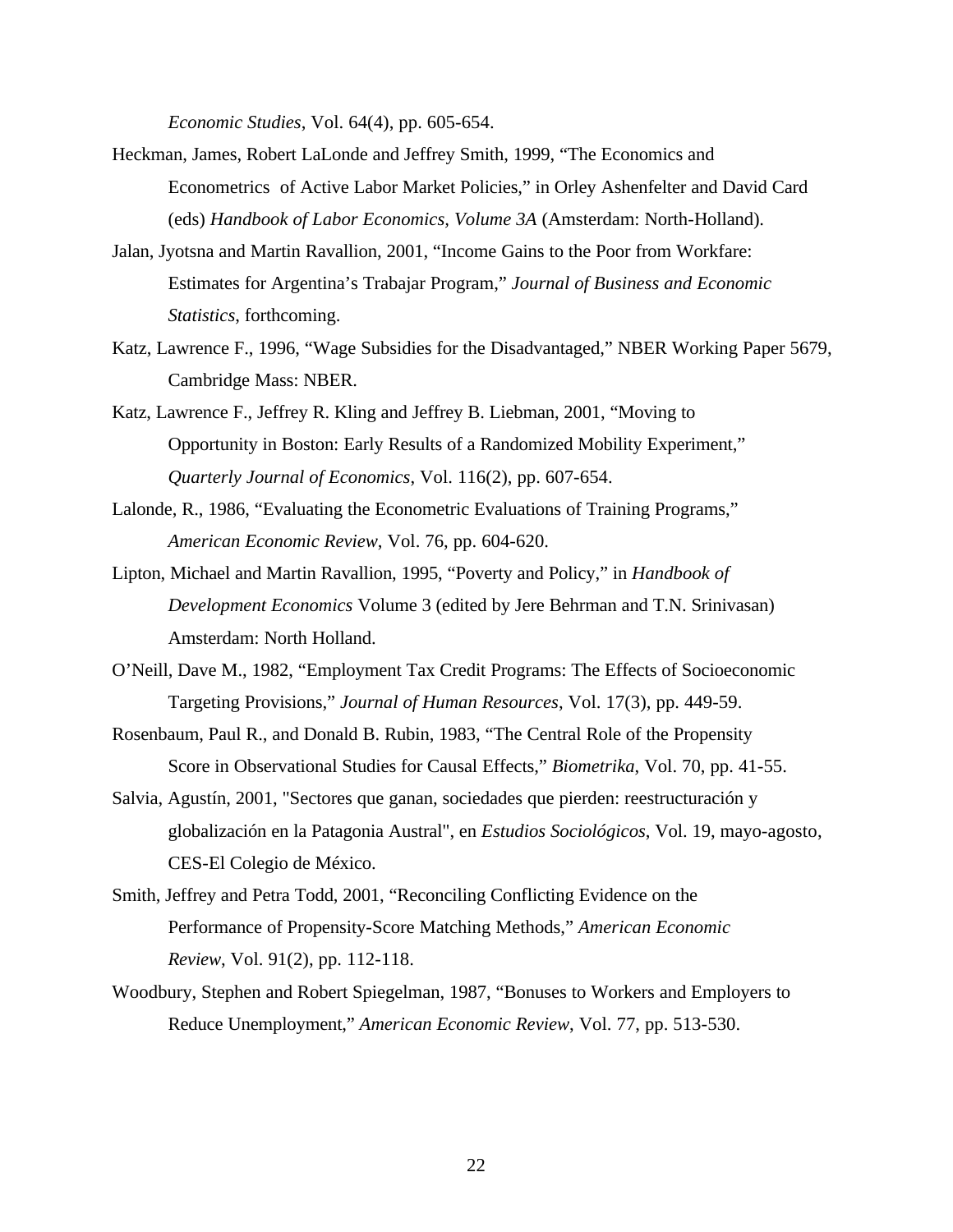|         |                      | Actual      |       |       |            |
|---------|----------------------|-------------|-------|-------|------------|
|         |                      | Voucher $+$ | Total |       |            |
|         |                      | Training    |       | group |            |
| Assign- | Voucher $+$ training | 210         | 90    |       | 300        |
| ment    | Voucher              | 3           | 264   |       | 267        |
|         | Control group        |             |       | 281   | 281        |
|         | Total                | 213         | 354   | 281   | <u>848</u> |

# **Table 1: Sample breakdown between treatments and control and assigned versus actual participation**

## **Table 2: Descriptive statistics from the baseline survey**

|                                       |         |           |         |             |            | Difference: Treatment minus<br>control $(p-value)$ <sup>††</sup> |             |
|---------------------------------------|---------|-----------|---------|-------------|------------|------------------------------------------------------------------|-------------|
|                                       | Control | Either    | Voucher | Voucher $+$ | Either     | Voucher                                                          | Voucher $+$ |
|                                       |         | treatment | only    | Training    | treatment  | only                                                             | training    |
| <b>Employment status</b>              |         |           |         |             |            |                                                                  |             |
| Unemployed/inactive                   | 0.075   | 0.102     | 0.107   | 0.094       | $(1)$ 0.19 | 0.16                                                             | 0.45        |
|                                       | (0.26)  | (0.30)    | (0.31)  | (0.29)      | (2) 0.10   | 0.08                                                             | 0.22        |
| Self-employed                         | 0.011   | 0.007     | 0.008   | 0.005       | $(1)$ 0.58 | 0.46                                                             | 0.78        |
|                                       | (0.10)  | (0.04)    | (0.09)  | (0.07)      | (2) 0.29   | 0.23                                                             | 0.39        |
| Employed in the private               | 0.011   | 0.019     | 0.023   | 0.014       | $(1)$ 0.35 | 0.25                                                             | 0.73        |
| sector                                | (0.10)  | (0.14)    | (0.15)  | (0.12)      | (2) 0.17   | 0.13                                                             | 0.37        |
| Temporary                             | 0.900   | 0.871     | 0.862   | 0.887       | (1) 0.22   | 0.14                                                             | 0.64        |
| employment program                    | (0.30)  | (0.33)    | (0.34)  | (0.31)      | $(2)$ 0.11 | 0.07                                                             | 0.32        |
| <b>Other characteristics</b>          |         |           |         |             |            |                                                                  |             |
| Age                                   | 32.33   | 32.20     | 32.24   | 32.14       | $(1)$ 0.88 | 0.92                                                             | 0.85        |
|                                       | (12.12) | (11.63)   | (11.92) | (11.15)     |            |                                                                  |             |
| Sex (proportion female)               | 0.470   | 0.437     | 0.437   | 0.437       | $(1)$ 0.37 | 0.42                                                             | 0.46        |
|                                       | (0.50)  | (0.49)    | (0.49)  | (0.49)      |            |                                                                  |             |
| Household size                        | 4.29    | 4.36      | 4.33    | 4.41        | $(1)$ 0.68 | 0.84                                                             | 0.55        |
|                                       | (2.05)  | (2.25)    | (2.24)  | (2.26)      |            |                                                                  |             |
| Individual income                     | 188.4   | 182.6     | 181.4   | 184.5       | $(1)$ 0.27 | 0.24                                                             | 0.52        |
| $(\frac{\sin(\theta)}{\sin(\theta)})$ | (67.1)  | (76.9)    | (81.6)  | (68.7)      |            |                                                                  |             |
| Household income                      | 406.6   | 424.8     | 411.7   | 446.5       | $(1)$ 0.42 | 0.55                                                             | 0.15        |
| $(\frac{\sqrt{2}}{2})$                | (267.2) | (332.8)   | (315.5) | (359.5)     |            |                                                                  |             |
| No. observations                      | 281     | 567       | 354     | 213         |            |                                                                  |             |

Note:  $\dagger$ † H<sub>0</sub>=0 vs. (1) H<sub>1</sub> 0 (2) H<sub>1</sub> >/<0 (one sided-test); standard deviations in parentheses.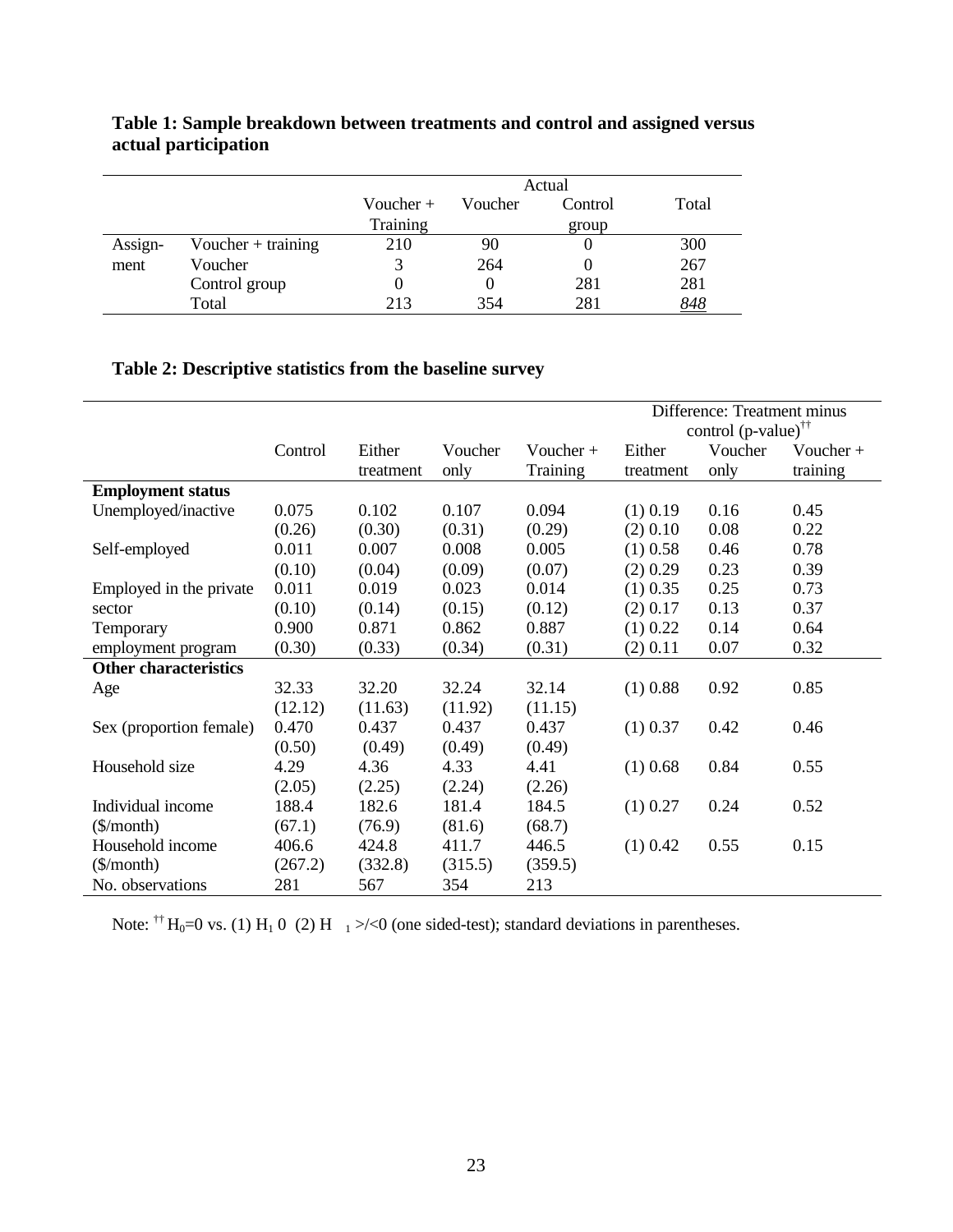# **Table 3: Aggregate impact estimates**

|                         |                     | Means               |                                         |
|-------------------------|---------------------|---------------------|-----------------------------------------|
|                         | Treated             | Control             | <b>Difference</b>                       |
| Outcome variable        | $\overline{Y}(D=1)$ | $\overline{Y}(D=0)$ | $\overline{Y}(D=1) - \overline{Y}(D=0)$ |
| <b>Either treatment</b> |                     |                     |                                         |
| any employment          | 0.478               | 0.452               | 0.026                                   |
| wage employment         | 0.143               | 0.085               | $0.057**$                               |
| self-employment         | 0.035               | 0.021               | 0.014                                   |
| employment program      | 0.296               | 0.345               | $-0.049*$                               |
| labor income            | 120.591             | 119.271             | 1.320                                   |
| <b>Voucher only</b>     |                     |                     |                                         |
| any employment          | 0.469               | 0.452               | 0.017                                   |
| wage employment         | 0.147               | 0.085               | $0.061**$                               |
| self-employment         | 0.037               | 0.021               | 0.015                                   |
| employment program      | 0.282               | 0.345               | $-0.063*$                               |
| labor income            | 123.184             | 119.271             | 3.913                                   |

Note: *D*=1 if received either voucher or voucher plus training; *D*=0 if control; \* indicates significance at 10% level, \*\* at 5% level.

# **Table 4: Impact estimates across different demographic groups**

|                         | Difference in means:                    |           |               |           |  |  |
|-------------------------|-----------------------------------------|-----------|---------------|-----------|--|--|
| Outcome variable        | $\overline{Y}(D=1) - \overline{Y}(D=0)$ |           |               |           |  |  |
|                         | Males                                   | Females   | Age $\leq 30$ | Age>30    |  |  |
| <b>Either treatment</b> |                                         |           |               |           |  |  |
| any employment          | 0.044                                   | 0.013     | $-0.007$      | 0.062     |  |  |
| wage employment         | 0.034                                   | $0.076**$ | $0.092**$     | 0.020     |  |  |
| self-employment         | 0.034                                   | $-0.001$  | 0.0003        | 0.029     |  |  |
| employment program      | $-0.028$                                | $-0.065$  | $-0.103**$    | $-0.010$  |  |  |
| labor income            | 2.009                                   | 2.345     | 14.639        | $-14.00$  |  |  |
| <b>Voucher only</b>     |                                         |           |               |           |  |  |
| any employment          | 0.028                                   | 0.009     | $-0.004$      | 0.043     |  |  |
| wage employment         | 0.042                                   | $0.078**$ | $0.088**$     | 0.029     |  |  |
| self-employment         | 0.040                                   | $-0.003$  | 0.004         | 0.029     |  |  |
| employment program      | $-0.060$                                | $-0.065$  | $-0.102**$    | $-0.014$  |  |  |
| labor income            | 3.656                                   | 11.18     | 17.829        | $-12.464$ |  |  |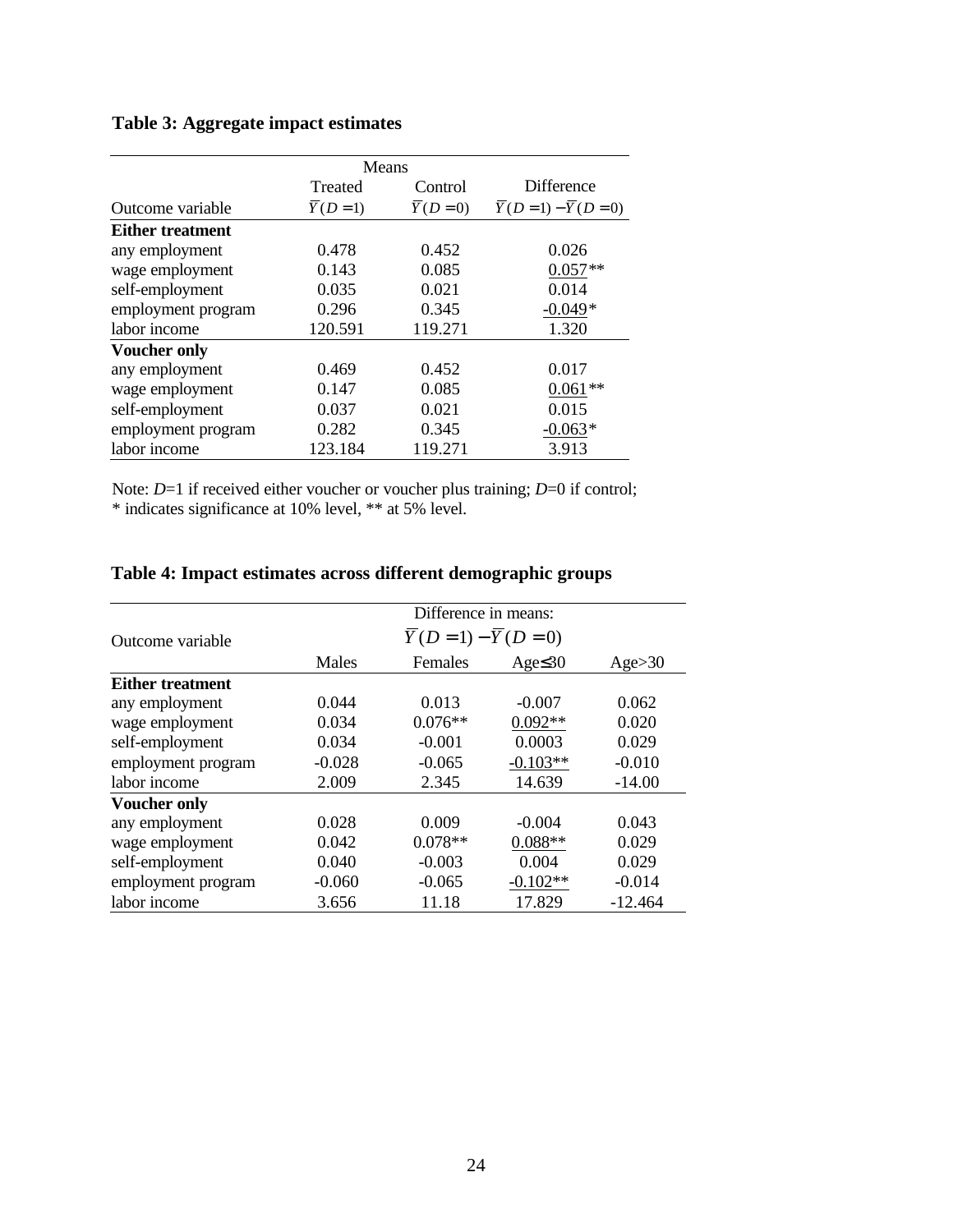|                    | Treated             | Control             | Difference                              |                      |
|--------------------|---------------------|---------------------|-----------------------------------------|----------------------|
|                    | $\overline{Y}(D=1)$ | $\overline{Y}(D=0)$ | $\overline{Y}(D=1) - \overline{Y}(D=0)$ |                      |
| any employment     | 0.493               | 0.452               | 0.035                                   |                      |
| wage employment    | 0.136               | 0.085               | $0.051*$                                |                      |
| self-employment    | 0.033               | 0.021               | 0.012                                   |                      |
| employment program | 0.319               | 0.345               | $-0.026$                                |                      |
| labor income       | 119.271             | 116.282             | 2.989                                   |                      |
|                    |                     |                     |                                         |                      |
|                    | Assigned            | Not assigned        | <b>Difference</b>                       | 2SLS<br>Y on D       |
|                    | $\overline{Y}(Z=1)$ | $\overline{Y}(Z=0)$ | $Y(Z = 1) - \overline{Y}(Z = 0)$        | $(Z \text{ as } IV)$ |
| any employment     | 0.490               | 0.451               | 0.039                                   | 0.057                |
| wage employment    | 0.140               | 0.088               | $0.052**$                               | $0.075**$            |
| self-employment    | 0.043               | 0.021               | $0.022*$                                | 0.032                |
| employment program | 0.303               | 0.345               | $-0.038$                                | $-0.055$             |
| labor income       | 119.927             | 119.067             | 0.860                                   | 1.247                |

**Table 5: Voucher and training allowing for endogenous take-up of training**

Note: *D=*1 if received voucher + training, *D*=0 if control; *Z=*1 if assigned to voucher + training, *Z*=0 if control; \*indicates significance at 10% level, \*\* at 5% level.

## **Table 6: Voucher and training allowing for endogenous take-up of training: impact across demographic groups**

|                      | Difference in means:                    |           |               |           |  |  |
|----------------------|-----------------------------------------|-----------|---------------|-----------|--|--|
| Outcome of interest: | $\overline{Y}(Z=1) - \overline{Y}(Z=0)$ |           |               |           |  |  |
|                      | Males                                   | Females   | Age $\leq 30$ | Age>30    |  |  |
| any employment       | 0.064                                   | 0.021     | $-0.009$      | 0.097     |  |  |
| wage employment      | 0.0007                                  | $0.096**$ | $0.082**$     | 0.017     |  |  |
| self-employment      | $0.052**$                               | 0.001     | $-0.001$      | $0.050**$ |  |  |
| employment program   | 0.012                                   | $-0.080$  | $-0.090*$     | 0.023     |  |  |
| labor income         | 4.904                                   | $-1.244$  | 12.088        | $-12.434$ |  |  |
|                      | $2SLS$ Y on D                           |           |               |           |  |  |
|                      | $(Z \text{ as } IV)$                    |           |               |           |  |  |
|                      | Males                                   | Females   | Age $\leq 30$ | Age>30    |  |  |
| any employment       | 0.098                                   | 0.029     | 0.016         | 0.121     |  |  |
| wage employment      | $-0.001$                                | $0.133**$ | $0.137**$     | 0.021     |  |  |
| self-employment      | $0.080*$                                | $-0.001$  | $-0.002$      | $0.062**$ |  |  |
| employment program   | 0.019                                   | $-0.111$  | $-0.151*$     | 0.028     |  |  |
| labor income         | 7.554                                   | $-1.722$  | 20.22         | $-15.59$  |  |  |